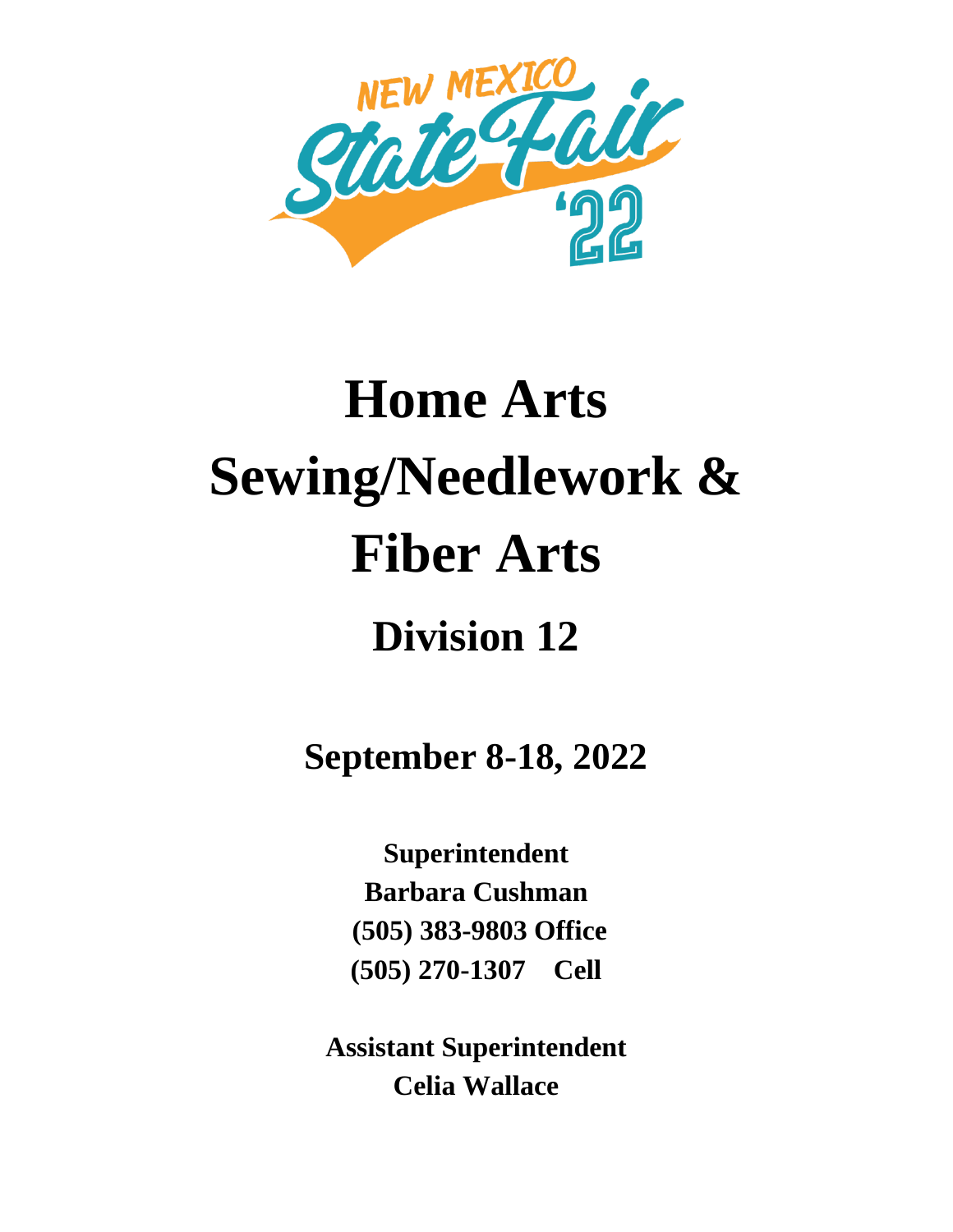# **Entry Dates**

**FRIDAY, August 26, 2022 9:00 AM to 5:00 PM SATURDAY, August 27, 2022 9:00 AM to 5:00 PM**

#### **ENTRY FEE: \$5.00**

# **Judging**

| Monday, August 29, 2022  | 9:00 AM to 5:00 PM |
|--------------------------|--------------------|
| Tuesday, August 30, 2022 | 9:00 AM to 5:00 PM |
| <b>Scoring</b>           |                    |

The following scorecard will serve as a general guide to exhibitors of textiles in preparing exhibits and will be followed by the judges in making awards:

| <b>Total</b>                       | 100% |
|------------------------------------|------|
| Harmony of color and material      | 20%  |
| Appearance                         | 20%  |
| Suitability of articles to purpose | 20%  |
| Workmanship                        | 40%  |

# **Garments - Amateur Section 154**

# **Classes 1-14**

#### **Ribbons only will be awarded in all classes unless otherwise stated and Best of Show will a Rosette**

- 1. Accessories, Fabric (belts, jewelry, etc.)
- 2. Blouse/Shirt
- 3. Clothing, any other not listed
- 4. Costume/Ethnic Garment
- 5. Dress (Child 1-12 years)
- 6. Dress, Adult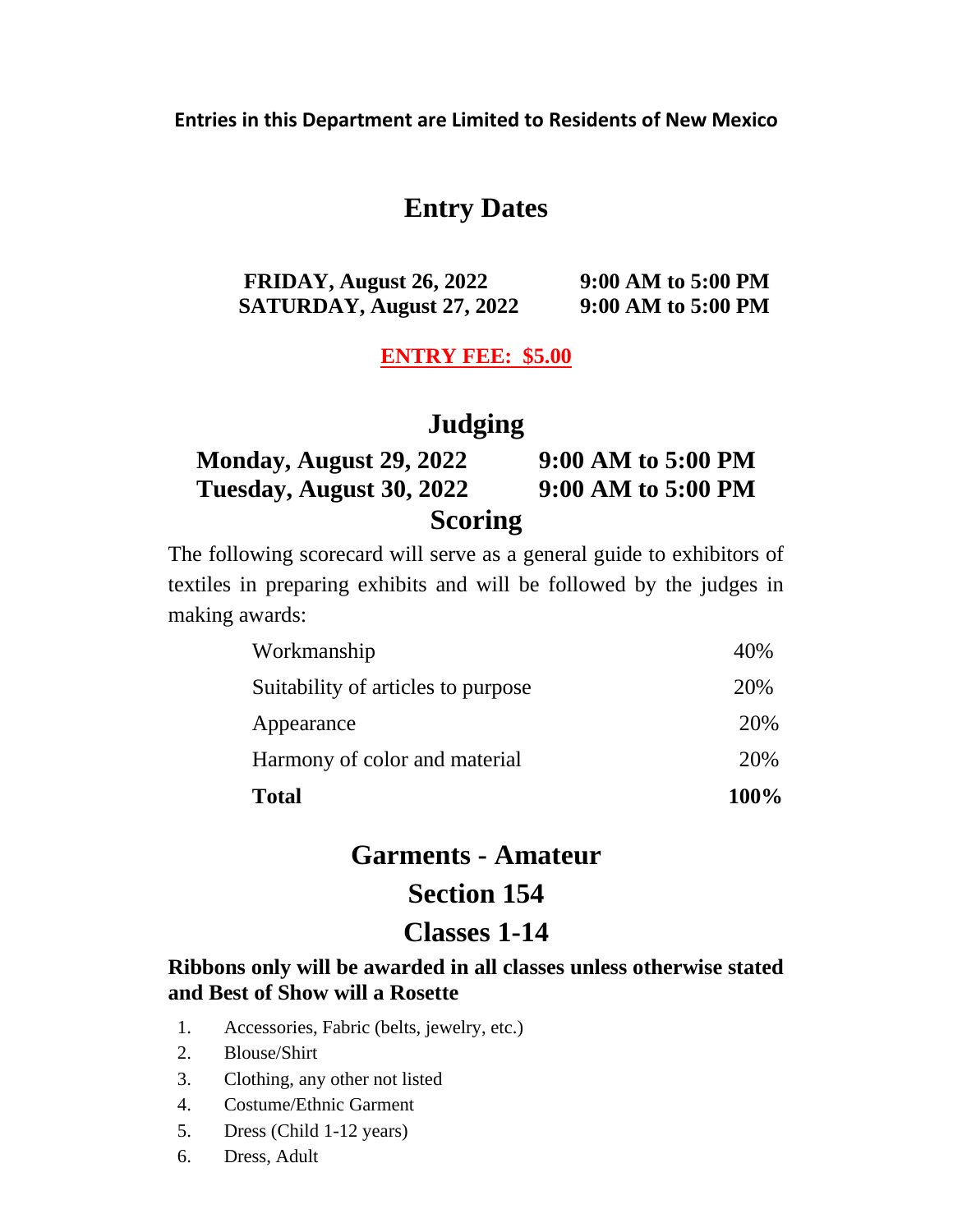- 7. Jacket
- 8. Outfit, Boy (1-12 years)
- 9. Outfit, Girl (1-12 Years)
- 10. Purse, Fabric
- 11. Skirt
- 12. Slacks
- 13. Two (2) Piece Outfit (suit, etc.)
- 14. Vest

# **Garments – Made by Professionals**

**\*Anyone who has made money sewing or teaching in the past 7 years**

# **Section 155**

# **Classes 15-17**

**Ribbons only will be awarded in all classes unless otherwise stated and Best of Show will receive a Rosette**

- 15. Accessories
- 16. Casual
- 17. Special Events

# **Made by Juniors**

**7 years of age and under, 8-12 years of age & 13-17 years of age**

# **Section 156**

# **Classes 18-41**

- 18. Accessories (belts, jewelry, etc.)
- 19. Afghan Crochet
- 20. Any article made by Junior (7 years and under)
- 21. Blouse
- 22. Clothing, any article not listed
- 23. Counted Cross Stitch
- 24. Crochet, any article (8-12 years of age)
- 25. Crochet, any article (13-17 years of age)
- 26. Dress
- 27. Embroidery, any article
- 28. Hand-knit, any article (8-12 years of age)
- 29. Hand-knit, any article, (13-17 years of age)
- 30. Needlework, any article
- 31. Pillow
- 32. Pillowcase (8-12 years of age)
- 33. Pillowcase (13-17 years of age)
- 34. Plastic Canvas, any article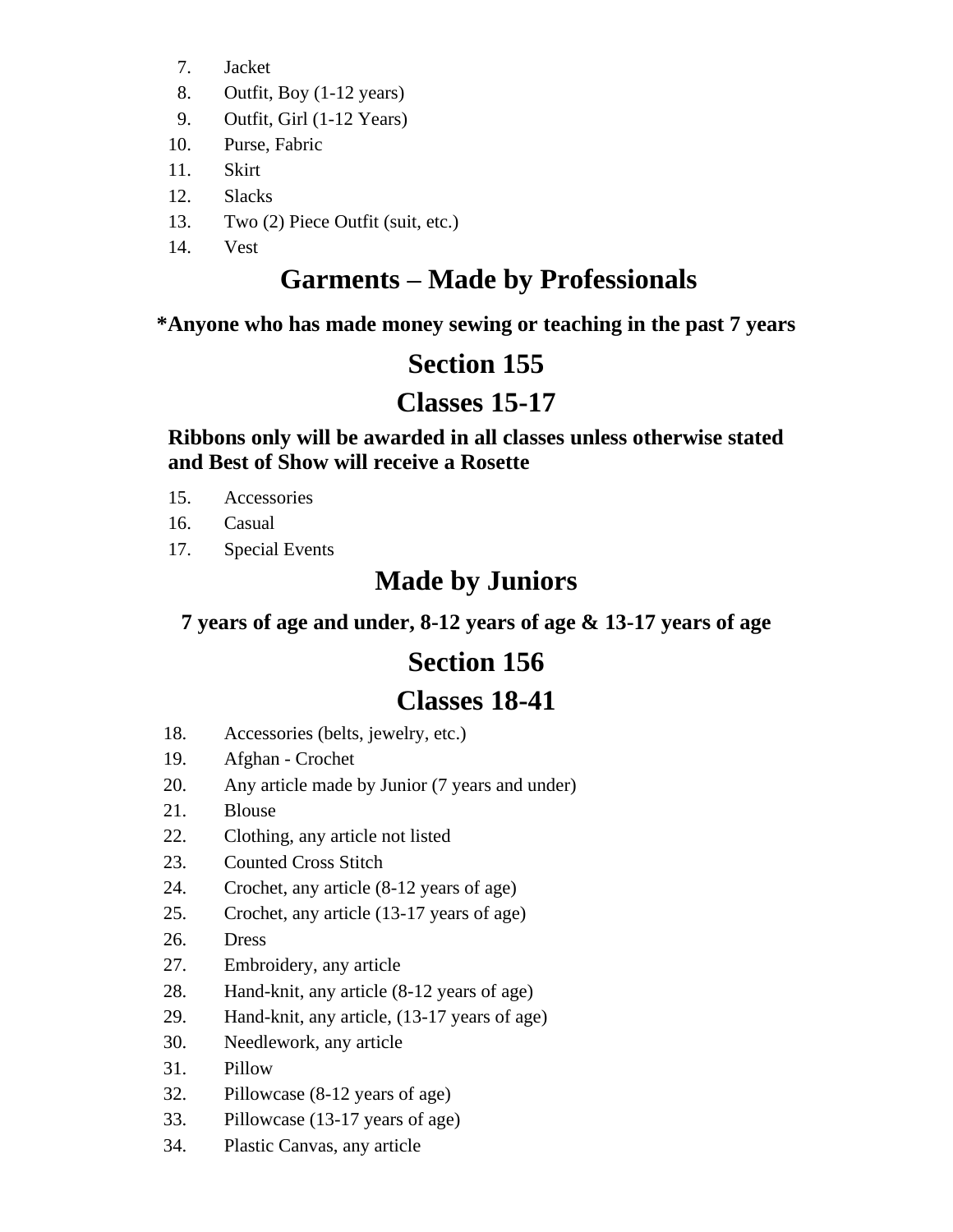- 35. Quilted, any article
- 36. Quilts
- 37. Rugs
- 38. Skirt
- 39. Tied Comforter
- 40. Tote Bag
- 41. Toy, (not to exceed 2' tall when sitting)

| Best of Show $-7$ years of age $\&$ younger | <b>Gold Rosette</b>   |
|---------------------------------------------|-----------------------|
| Best of Show $-8-12$ years of age & younger | <b>Gold Rosette</b>   |
| Best of Show $-13-17$ years of age          | <b>Gold Rosette</b>   |
| <b>Best of Show</b>                         | <b>Purple Rosette</b> |

# **Garments for Infants under 1 yr.**

# **Section 157**

# **Classes 42-60**

**All items in this section must be clean with no signs of wear, free of smoke or odor and pet hair. They should be suitable for infants with no small pieces that could be swallowed or large holes to catch tiny fingers.**

> **Ribbons only will be awarded in all classes unless otherwise stated and Best of Show will receive a Rosette**

- 42. Any item machine knitted
- 43. Any item crochet
- 44. Any other item not listed
- 45. Baby Outfit Crochet
- 46. Baby Outfit Hand knit
- 47. Bootees Crochet
- 48. Bootees Hand knit
- 49. Cap or Bonnet Crochet
- 50. Cap or Bonnet Hand knit
- 51. Christening Gown or Outfit Crochet
- 52. Christening Gown or Outfit Hand knit
- 53. Crib/Baby Blanket Crochet (not to exceed 48"x48"
- 54. Crib/Baby Blanket Fabric (not to exceed 48"x48")
- 55. Crib/Baby Blanket Hand knit (not to exceed 48"x48")
- 56. Infant Toy Crochet
- 57. Infant Toy Fabric
- 58. Infant Toy Hand knit
- 59. Other Baby Clothing Item Crochet
- 60. Other Baby Clothing Item Hand knit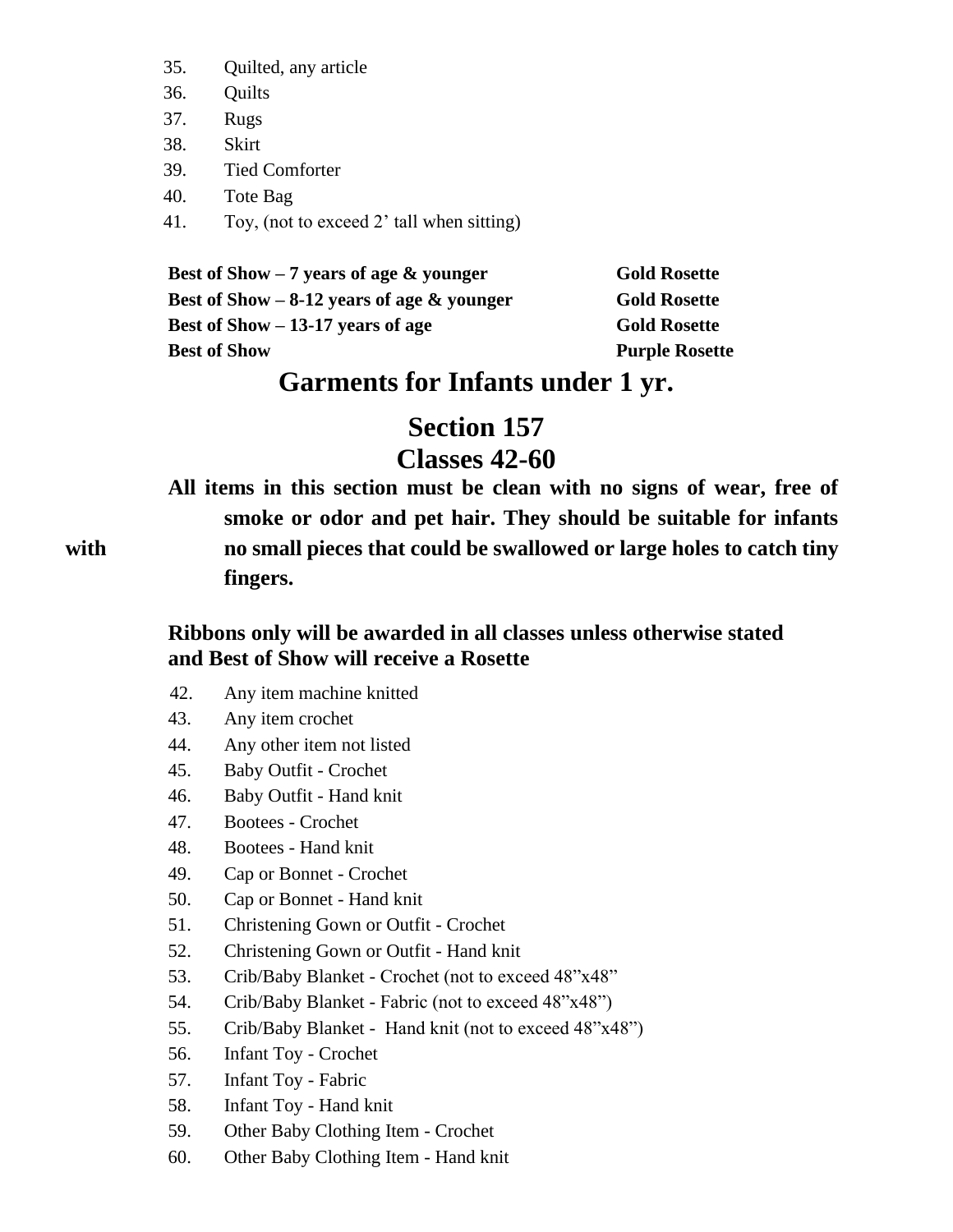### **Persons Over 65**

# **Section 158 Classes 61-78**

 **Sections 158-166 Items Not to Exceed 3'x 4' unless otherwise stated Ribbons only will be awarded in all classes unless otherwise stated and Best of Show will receive a Rosette**

- 61. Any item not listed
- 62. Clothing, any article
- 63. Counted Cross Stitch, any article
- 64. Counted Cross Stitch picture (framed, must be able to hang)
- 65. Crochet, Afghan
- 66. Crochet, any article
- 67. Crochet, household article
- 68. Cross Stitch (stamped or on gingham), any article
- 69. Embroidery, any article
- 70. Holiday, any item
- 71. Knit, Afghan, Hand knit
- 72. Knit, any article, Hand knit
- 73. Knit, any article, Machine knit
- 74. Needlepoint, any article
- 75. Quilt, hand-quilted
- 76. Quilt, machine-quilted
- 77. Rug, any kind (not to exceed  $3'x5'$ )
- 78. Tied Comforter

# **Canvas Work – Needlepoint, Bargello Section 159**

### **Classes 79-88**

#### **Ribbons only will be awarded in all classes unless otherwise stated and Best of Show will receive a Rosette**

- 79. Clothing & Accessories (vests, shirts, belts, etc.)
- 80. Household Articles (such as pillows, footstools, coasters)
- 81. Long Stitch, any article
- 82. Needlepoint, any article
- 83. Petit Point, any article 22 ct. canvas or smaller
- 84. Picture Counted Needlework Framed (able to hang)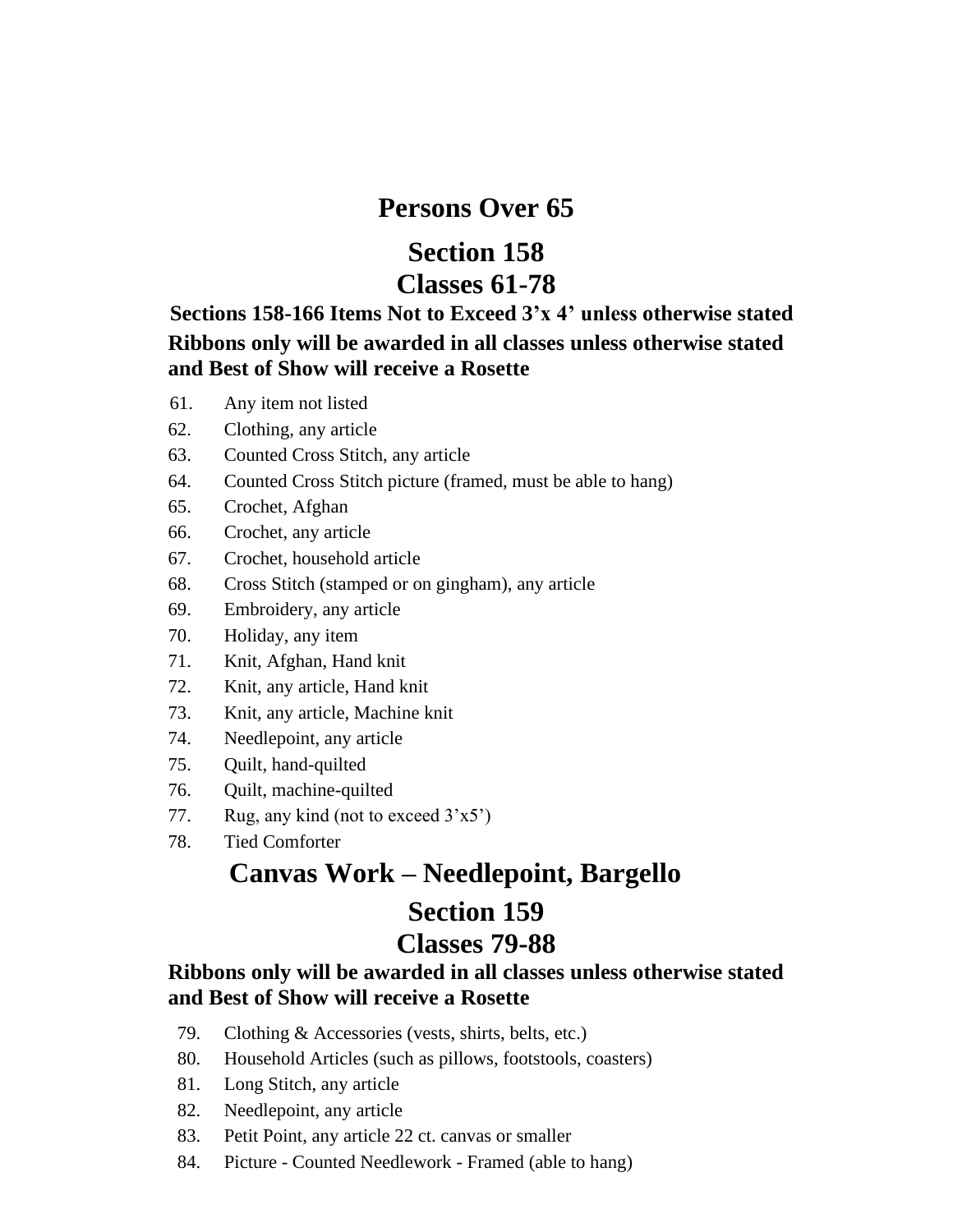- 85. Picture Framed Stamped or Painted Canvas (able to hang)
- 86. Sampler Counted Needlework
- 87. Sampler Painted or Stamped
- 88. Wall Hangings (unframed)

# **Plastic Canvas**

# **Section 160 Classes 89-91**

**All items entered in any class must be firmly attached and (except for Doll House) must not exceed 18" x 24". Non-ribbon winners will be displayed as space allows**.

**Ribbons only will be awarded in all classes unless otherwise stated and Best of Show will receive a Rosette**

- 89. Decorator Item
- 90. Household Item
- 91. Seasonal Item

# **Counted Cross-Stitch**

# **Section 161**

# **Classes 92-112**

**Entries (including matt & frame) must not be more than 3 ft. x 4 ft**.

### **Ribbons only will be awarded in all classes unless otherwise stated and Best of Show will receive a Rosette**

#### 92. Clothing

- 93. Household, any article
- 94. Juvenile (appropriate for a child) Picture-Framed (must be able to hang)
- 95. Picture Framed (must be able to hang) up to 3"x5" excluding frame & mat
- 96. Picture Framed (must be able to hang) up to  $5"x7"$  excluding frame & mat
- 97. Picture Framed (must be able to hang) up to  $8"x10"$  excluding frame & mat (Aida, 18 count or larger)
- 98. Picture Framed (must be able to hang) up to 8"x10" excluding frame & mat (Linen type, 18 count or smaller)
- 99. Picture Framed (must be able to hang) up to  $10"x12"$  excluding frame & mat (Aida, 18 count or larger)
- 100. Picture Framed (must be able to hang) up to  $10"x12"$  excluding frame & mat (Linen type, 18 count or smaller)
- 101. Picture Framed (must be able to hang) up to 12"x16" excluding frame & mat (Aida, 18 count or larger)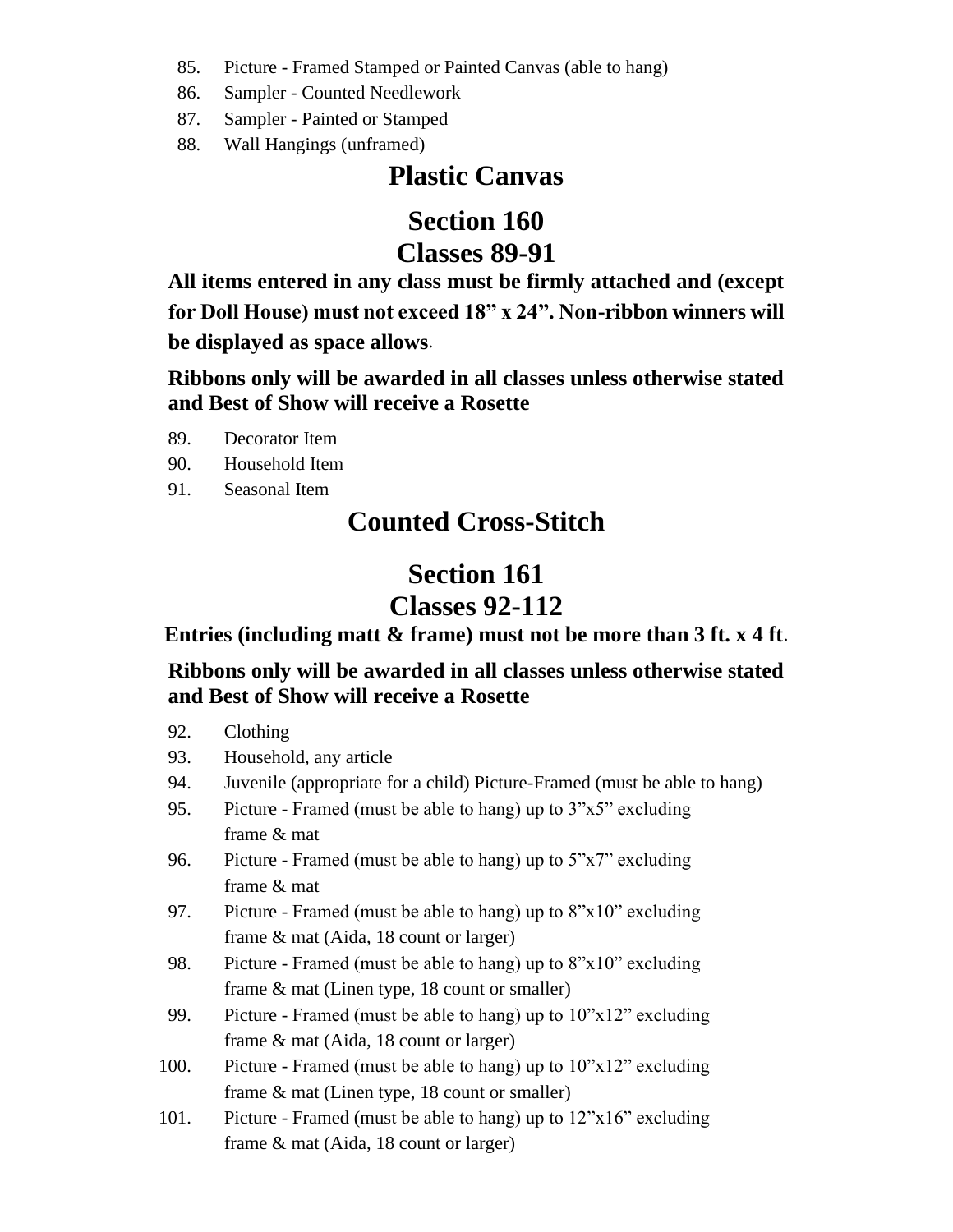- 102. Picture Framed (must be able to hang) up to 12"x16" excluding frame & mat (Linen type, 18 count or smaller)
- 103. Picture Framed (must be able to hang) up to 16"x20" excluding frame & mat
- 104. Picture Framed (must be able to hang) up to 20"x36" excluding frame & mat
- 105. Picture Framed (must be able to hang) not to exceed 36"x48"
- 106. Pillows
- 107. Predominately Words Picture Framed (must be able to hang) not to exceed 36"x48"
- 108. Sampler Picture Framed (must be able to hang) not to exceed 36"x48"
- 109. Southwest Framed Picture (must be able to hang) up to 8"x10" excluding frame and mat
- 110. Southwest Framed Picture (must be able to hang) up to 12"x16" excluding frame and mat
- 111. Southwest Framed Picture (must be able to hang) up to 18"x24" or larger excluding frame and mat
- 112. Wall Hanging Unframed

# **Needlework**

# **Section 162**

# **Classes 113-137**

### **Example: Tatting, Bobbin Lace, Hardanger, Smocking, Brazilian Embroidery, Etc. Ribbons only will be awarded in all classes unless otherwise stated and Best of Show in Needlework and Lace Work will receive Rosettes**

- 113. Any article not listed
- 114. Blackwork
- 115. Bobbin Lace Any article
- 116. Bobbin Lace Clothing accessories, embellishments
- 117. Bobbin Lace Doily
- 118. Bobbin Lace Framed Picture
- 119. Brazilian Embroidery Any article
- 120. Clothing and Accessories
- 121. Hardanger, Framed
- 122. Hardanger, Unframed
- 123. Household Articles
- 124. Needlefelt, Any article
- 125. Needle Lace, Any article
- 126. Needle Lace, Clothing accessories, embellishments
- 127. Needle Lace, Doily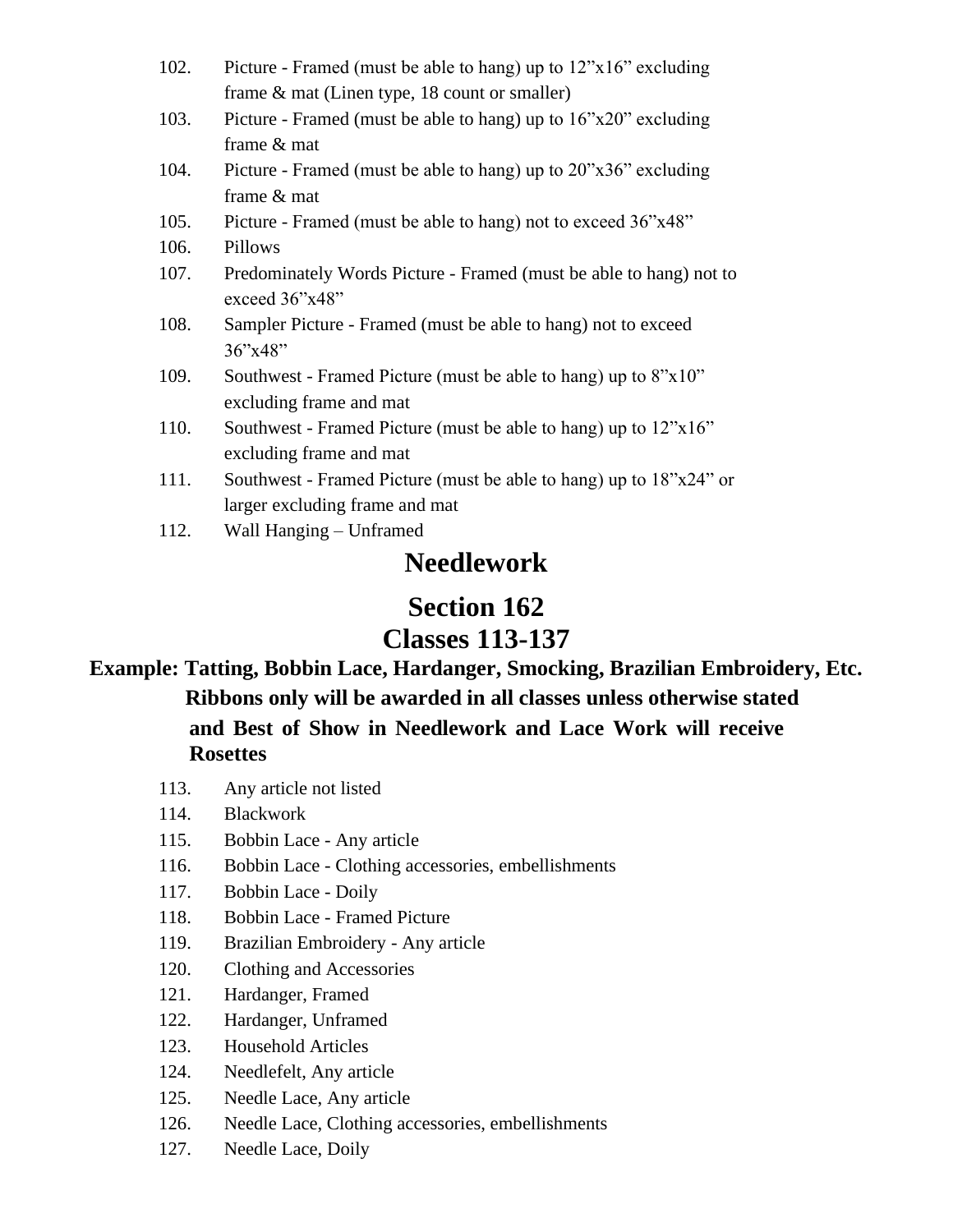- 128. Needle Lace Framed Picture
- 129. Pictures/ Wall Hangings (must be able to hang)
- 130. Punch Needle Any article
- 131. Ribbon Embroidery, Any article
- 132. Sampler Counted thread needlework
- 133. Smocking, Any article
- 134. Swedish Weaving Any article
- 135. Tatting, Clothing accessories, embellishments
- 136. Tatting, Doily
- 137. Tatting, Framed Picture

# **Hooking – Not to Exceed 3'x5'**

# **Section 163**

### **Classes 138-144**

#### **Entries are not to be framed**

**Ribbons only will be awarded in all classes unless otherwise stated and Best of Show in Hooking will receive a Rosette**

- 138. Pillow, Latch
- 139. Pillow, Traditional
- 140. Punch Needle Item
- 141. Rug, Latch
- 142. Rug, Traditional
- 143. Wall Hanging, Latch
- 144. Wall Hanging, Traditional

# **Weaving/Spinning – Amateur**

### **Section 164 Classes 145-149**

### **\*Amateur – someone who weaves and spins as a hobby and doesn't make his/her living off of his/her weaving**

**Best of Show - Weaving/Spinning-Receives the HGA Award & Rosette The item will be featured in the Shuttle, Spindle & Dye pot Magazine**

- 145. Functional Non wearable (placemats, runners, etc.)
- 146. Non-Functional (Wall Hangings, tapestries, etc.)
- 147. Spinning Hand spun in a complete piece
- 148. Wearable Woven and/or felted
- 149. Pueblo Wearables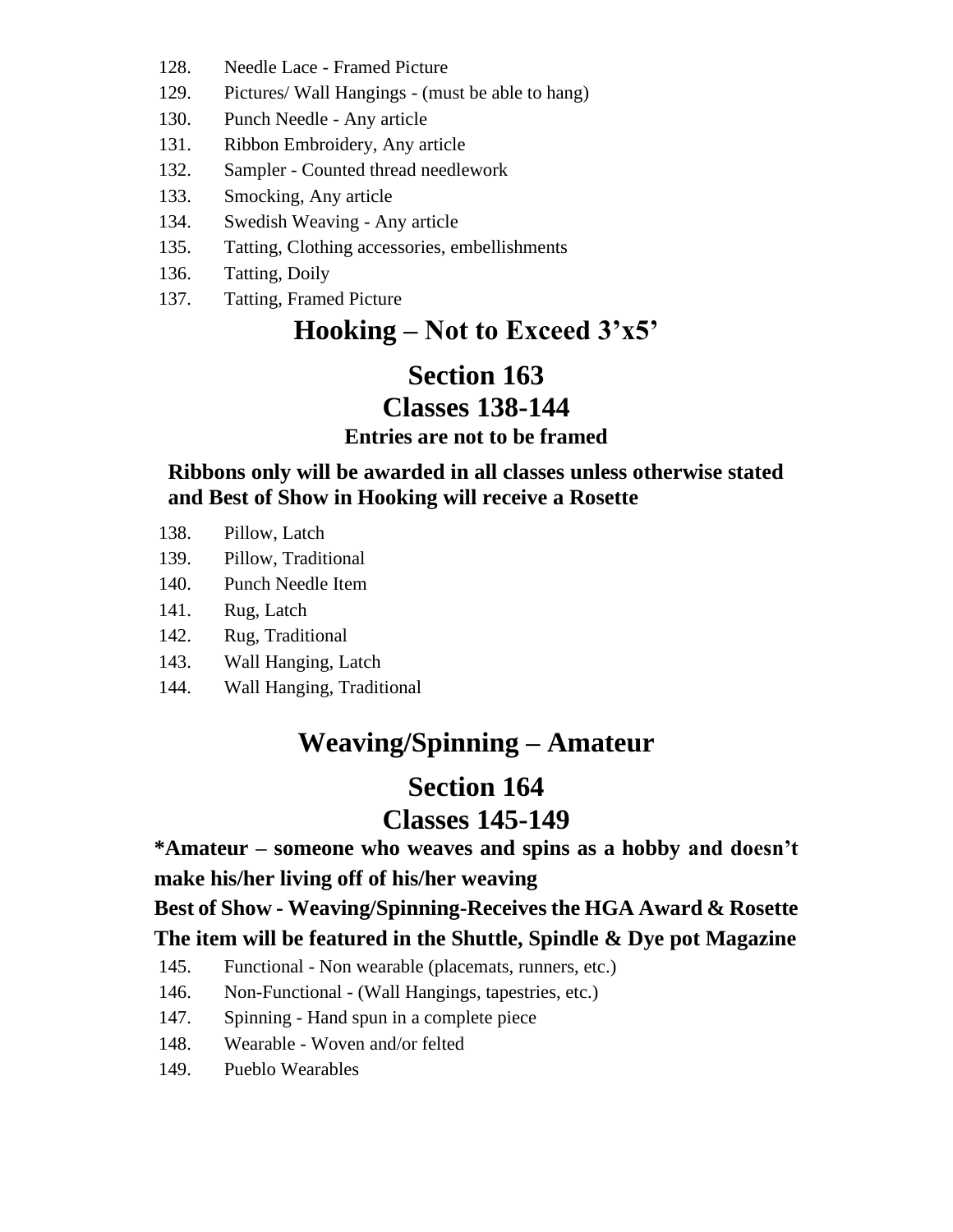# **Hand Embroidery – Unless Otherwise Stated**

# **Section 165 Classes 150-158**

**Ribbons only will be awarded in all classes unless otherwise stated and Best of Show in Embroidery will receive a Rosette**

- 150. Any article not listed
- 151. Clothing
- 152. Colcha, Any article
- 153. Crewel, Any article
- 154. Crewel Picture/Wall Hanging (must be able to hang)
- 155. Household Articles
- 156. Machine Embroidery Any article
- 157. Scarf
- 158. Wall Hanging/Picture

# **Miscellaneous**

### **Section 166**

### **Classes 159-168**

#### **Predominately Needlework**

#### **Ribbons only will be awarded in all classes unless otherwise stated and Best of Show will receive a Rosette**

- 159. Board Game
- 160. Fabric Doll Outfit Doll may be included
- 161. Fabric Pillow
- 162. Household Article
- 163. Infant Toy
- 164. Pot Holders (2) Not crochet
- 165. Stuffed Animal Not to exceed 2' tall when sitting
- 166. Stuffed Doll Not to exceed 2' tall when sitting
- 167. Stuffed Doll/Animal Set (e.g. Raggedy Ann & Andy) not to exceed 2' tall when sitting
- 168. Stuffed Teddy Bear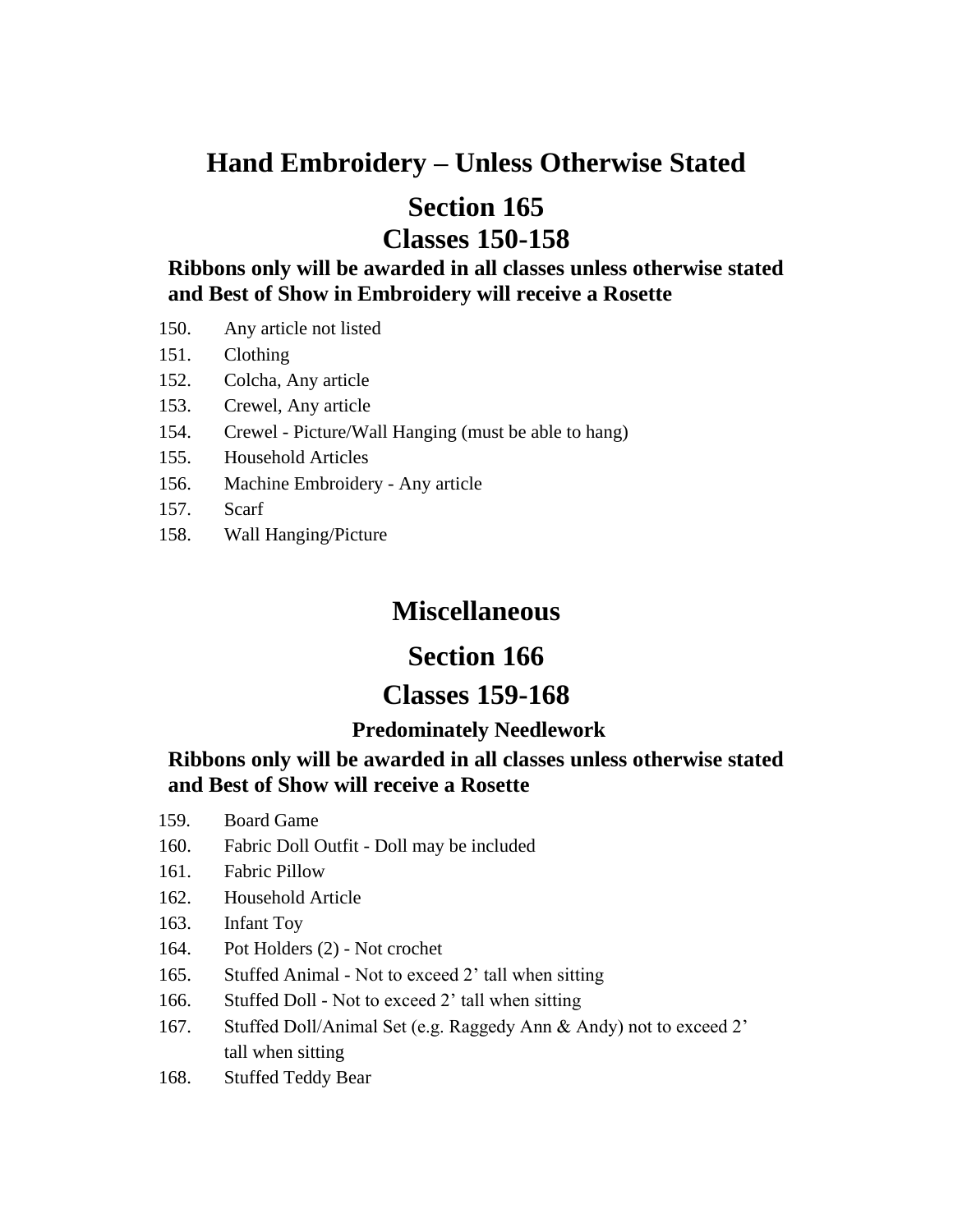# **Holiday Corner**

# **Section 167 Classes 169-187**

#### **Ribbons only will be awarded in all classes unless otherwise stated and Best of Show will receive a Rosette**

- 169. Advent Calendar
- 170. Centerpiece, Any holiday (predominately needlework)
- 171. Christmas Card Holder, any material, no longer than 3'
- 172. Christmas Picture
- 173. Christmas Stocking, Any other
- 174. Christmas Stocking, Counted cross stitch
- 175. Christmas Tree Ornament (3) handmade, any material, unbreakable
- 176. Christmas Tree Skirt
- 177. Christmas Wall Hanging not to exceed 72"x84"
- 178. Holiday Clothing, Any technique
- 179. Holiday Door Decoration, not over 12" wide x 18" high (must be able to hang)
- 180. Handmade Nativity Scene, no over 12" wide x 18" high
- 181. Patriotic Item
- 182. Picture or Wall Hanging, any holiday
- 183. Pillow
- 184. Santa Claus, Stuffed, not to exceed 30" when seated
- 185. Special Occasion, Any item not listed
- 186. Tablecloth, Any holiday no size restriction
- 187. Tree Topper

# **Applique and Quilting**

# **Section 168 Special Rules**

**Entry Rules: These rules are in addition to the general rules for the Home Arts Division 12 and are specific to all Quilting entries. Note: All entries must be from Amateurs per the Home Arts Division 12 general rules**

- 1. A quilt is a fabric Sandwich (Backing, Batting & Top) held together with hand or machine quilting stitches. Unless otherwise stated in Other.
- 2. Only one entry per category
- 3. Solo Quilts are completed by one person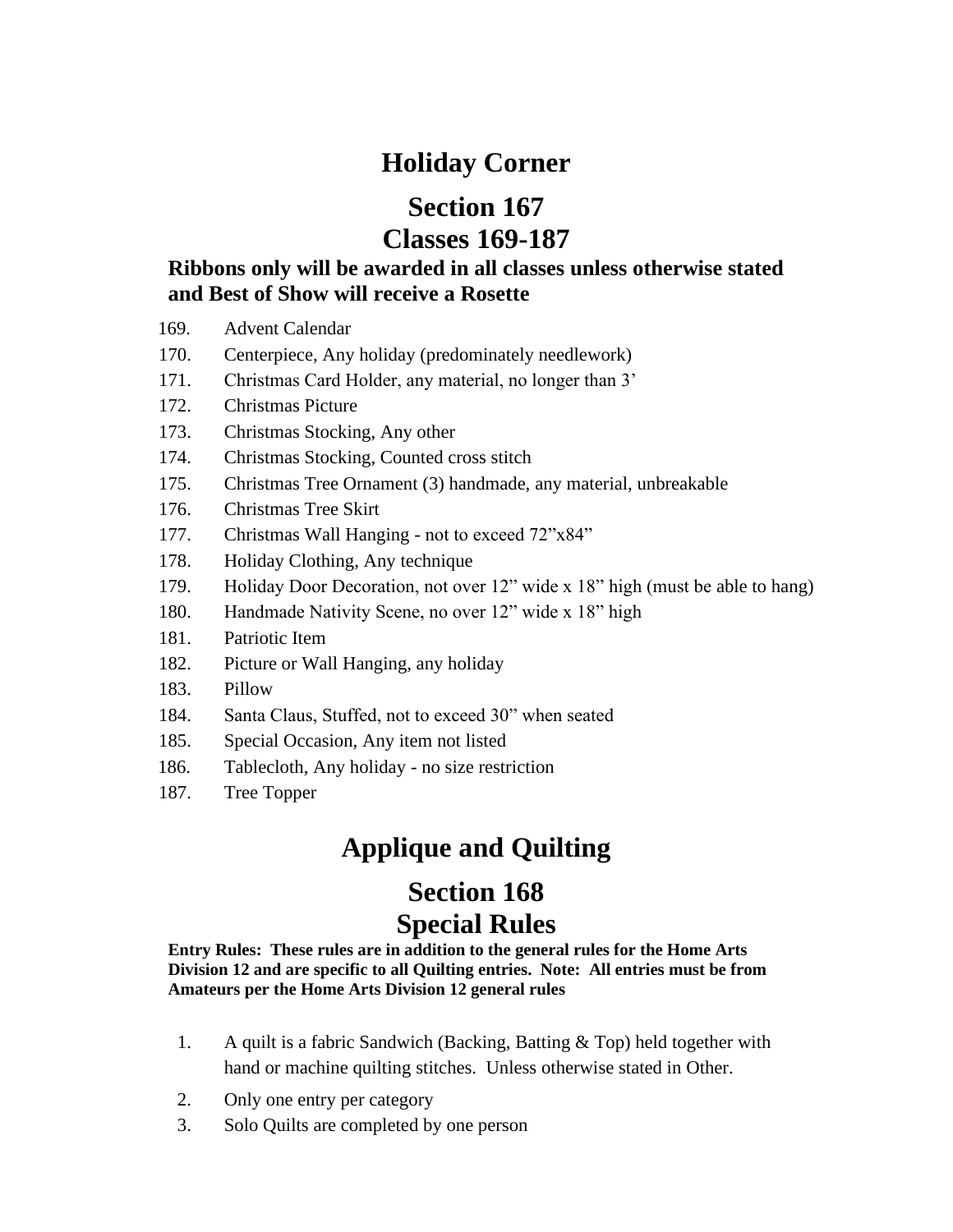- 4. Duet Quilts ae completed by two people. (i.e., top made by one and quilted by another, having a professional provide quilting or binding services does not prohibit an Amateur or Novice Exhibitor from entering them). Please provide names of individuals involved.
- 5. Group Quilts are completed by three or more people. Please provide names of individuals involved.
- 6. Novice is defined as someone who has been involved with quilting for two years or less.
- 7. Professional is defined as an individual paid for teaching or selling their work or skill (quilting, binding or design) within the past five years and has earned \$600 or more income in a year within the past five years.
- 8. Small: Outer measurement totaling no more than 160".
- 9. Medium: Outer measurement totaling 161"-300".
- 10. Large: Outer measurement totaling 301" or more.
- 11. Quilts may fit in more than one category; choose the one that best fits the principal visual impact for its technique and size.
- 12. Quilts that do not fit the requirements for the category you enter will **NOT** be moved to the appropriate category. Exhibitors are responsible for category placement.
- 13. The judge has the authority **NOT** to select First, Second, or Third Place Ribbons. All Judge decisions are FINAL.
- 14. All entries must be clean, free of smoke, odor, loose threads and pet hair.
- 15. Entries must have been completed since the entry date of the past year's New Mexico State Fair.
- 16. Attach a label to your quilt with the name of the maker, quilter, pattern or original design, date completed, size (sum total of outer edge) and contact information: address, e-mail or phone number. This label should be covered for anonymity during judging. A Quilt Entry form can be found on the NMQA website for use as a label. Please go to [www.nmqa.org](http://www.nmqa.org/)
- 17. Due to space constraints quilts must be able to be folded for display. If an entry does not have a sleeve, it may not be hung even if it wins an award. The State Fair assumes no liability for entries that require special handling, such as fragile embellishments, special hanging apparatus, etc.

#### **\*\*Highly Recommended\*\***

Attach a sleeve with a minimum 4" depth for hanging purposes.

# **Quilts – Pieced by Hand or Machine Classes 188-190**

**Quilts – Pieced by Hand or Machine (Piecing is predominant visual element and technique used to create top)**

#### **Solo Quilts completed entirely by Exhibitor**

188. Small: Sum total of outer edge measurement is 160" or less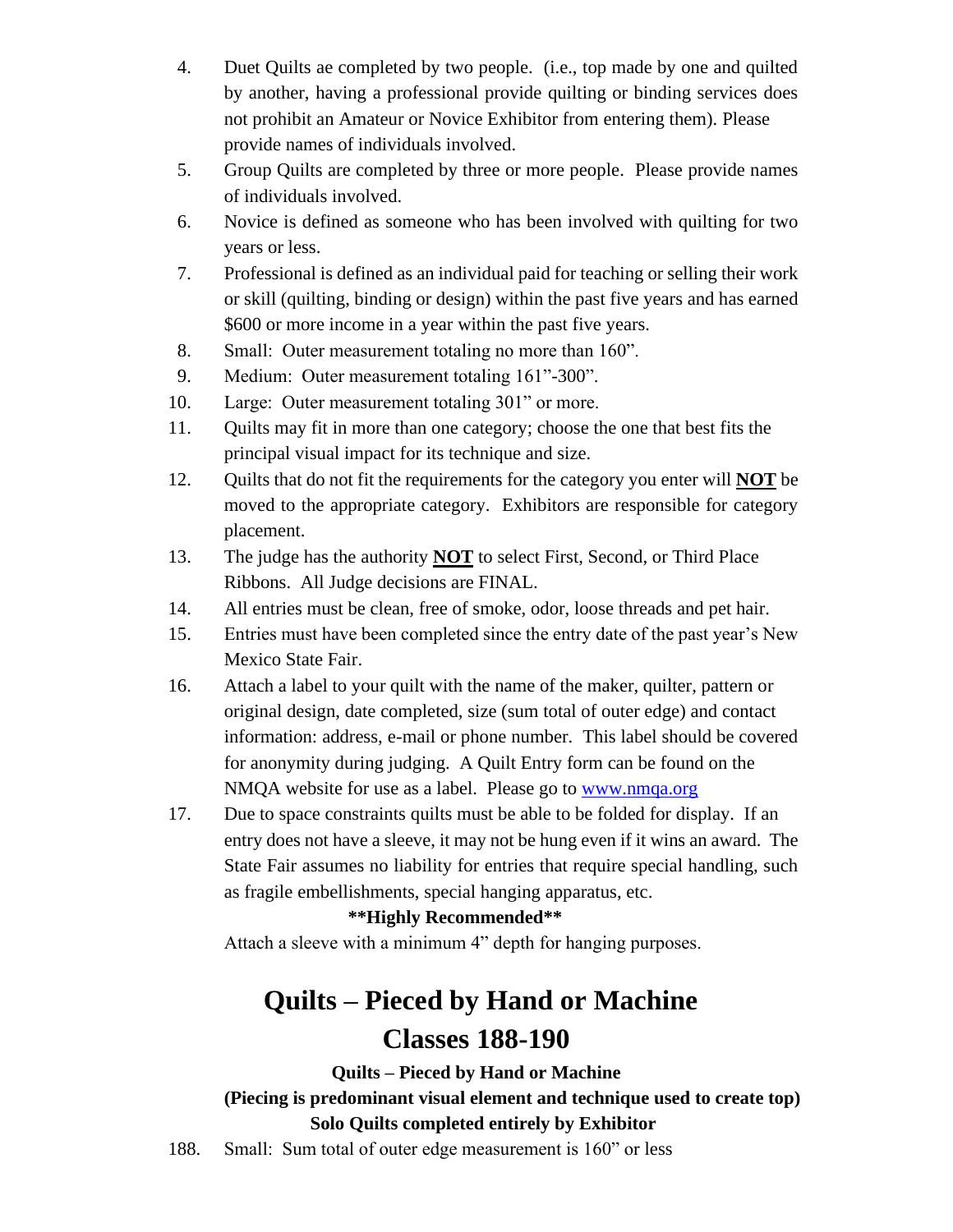- 189. Medium: Sum total of outer edge measurement is between 161" to 300"
- 190. Large: Sum total of outer edge measurement is 301" or more

# **Classes 191-193**

#### **Duet Quilts completed by Two people**

- 191. Small: Sum total of outer edge measurement is 160" or less
- 192. Medium: Sum total of outer edge measurement is between 161" to 300"
- 193. Large: Sum total of outer edge measurement is 301" or more

# **Quilts – Applique**

# **Classes 194-195**

#### **(Applique is predominant visual element and technique used to create top) Solo Quilts completed entirely by Exhibitor**

- 194. Hand Applique
- 195. Machine Applique

### **Classes 196-197**

#### **Duet Quilts completed by Two people**

- 196. Hand Applique
- 197. Machine Applique

# **Quilts – Mixed Technique**

# **Classes 198-199**

 **Any Quilt that displays two or more dominant techniques including pieced, applique, embroidery, dyeing, painting, surface embellishments…**

#### **Solo Quilts completed entirely by Exhibitor**

198. Solo completed entirely by Exhibitor

#### **Duet Quilts completed by Two people**

199. Duet completed by two people

# **Quilts – Embroidery**

### **Classes 200-203**

#### **(Predominate focal element is the embroidered design) Solo Quilts completed entirely by Exhibitor**

- 200. Hand Embroidery
- 201. Machine Embroidery

#### **Duet Quilts completed by Two people**

- 202. Hand Embroidery
- 203. Machine Embroidery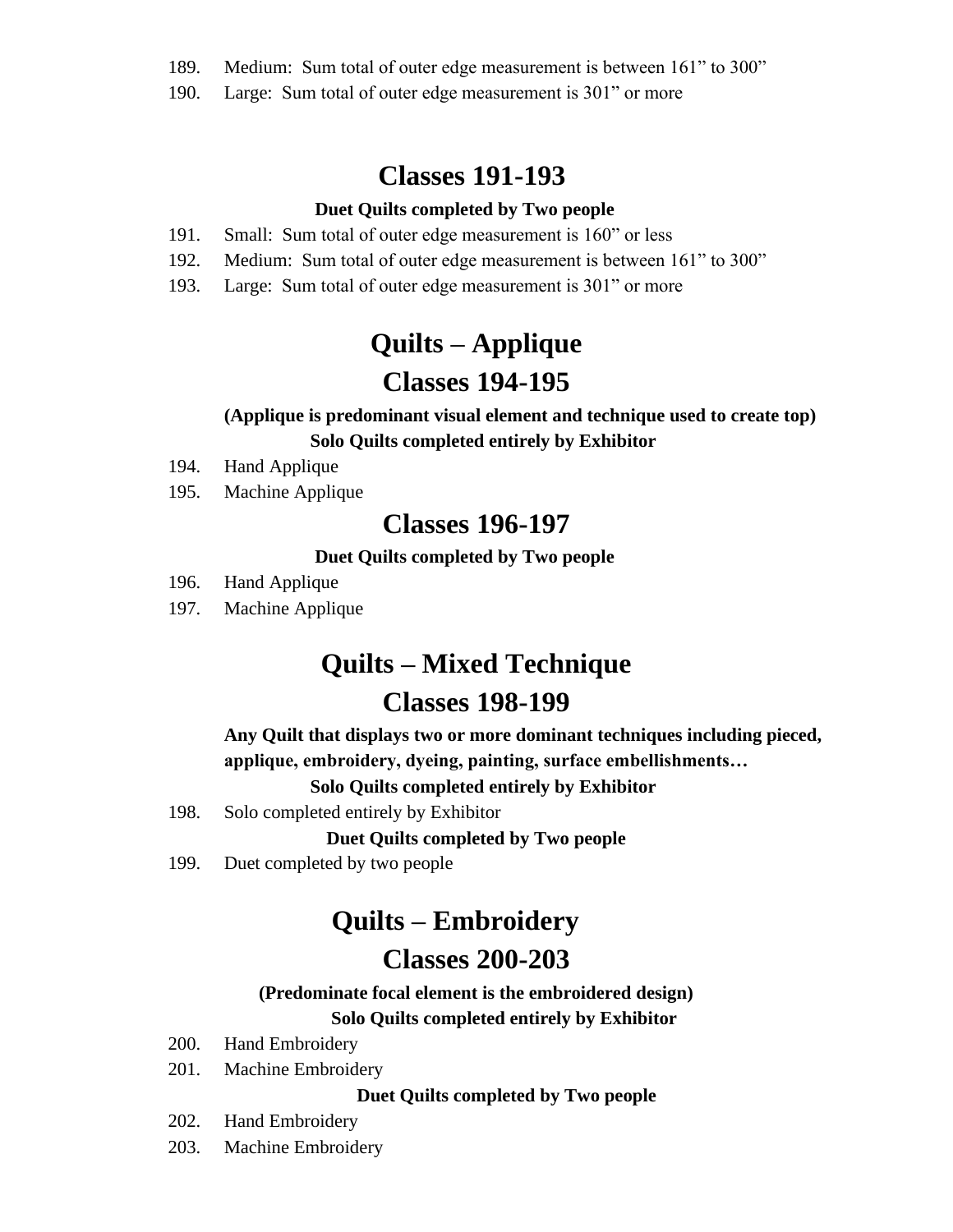# **Quilts – Art/Original Design Classes 204-207**

 **Any Quilt using a technique or combination of techniques or materials. This category includes abstract composition, nature-scape, portraiture, pictorial images, etc. The entry was not created from either a commercial pattern and/or another artist's product. It must be an ORIGINAL design.**

#### **Solo Quilts completed entirely by Exhibitor**

- 204. Small/Medium: Sum total of outer edge measurement is 300" or less
- 205. Large: Sum total of outer edge measurement is 301" or greater

#### **Duet Quilts completed by Two people**

- 206. Small/Medium: Sum total of outer edge measurement is 300" or less
- 207. Large: Sum total of outer edge measurement is 301" or greater

# **Quilts – Group**

# **Classes 208-211**

#### **Defined as a quilt worked on by three or more individuals. Quilts may be hand, machine or both. Professional Classes 210-211: if any element was paid for or done by a professional – defined earlier in Section 168 guidelines.**

#### **Amateur**

- 208. Pieced (Predominate visual element and technique is pieced)
- 209. Other (Any Predominate technique other than pieced, i.e., mixed technique, applique, embroidery, etc.)

#### **Professional – If any element was paid for or done by a Professional – See Section 168 guidelines**

- 210. Pieced (Predominate visual element and technique is pieced)
- 211. Other (Any Predominate technique other than pieced, i.e., mixed technique, applique or embroidery).

# **Quilts – Miscellaneous Quilted**

# **Classes 212-217**

 **Any quilted item which does not fall into the previous categories such as Collage Quilts, Household Articles and Clothing/Accessories**

#### **Solo Quilts completed entirely by Exhibitor**

212. Miscellaneous Quilted

#### **Duet Quilts completed by Two people**

213. Miscellaneous Quilted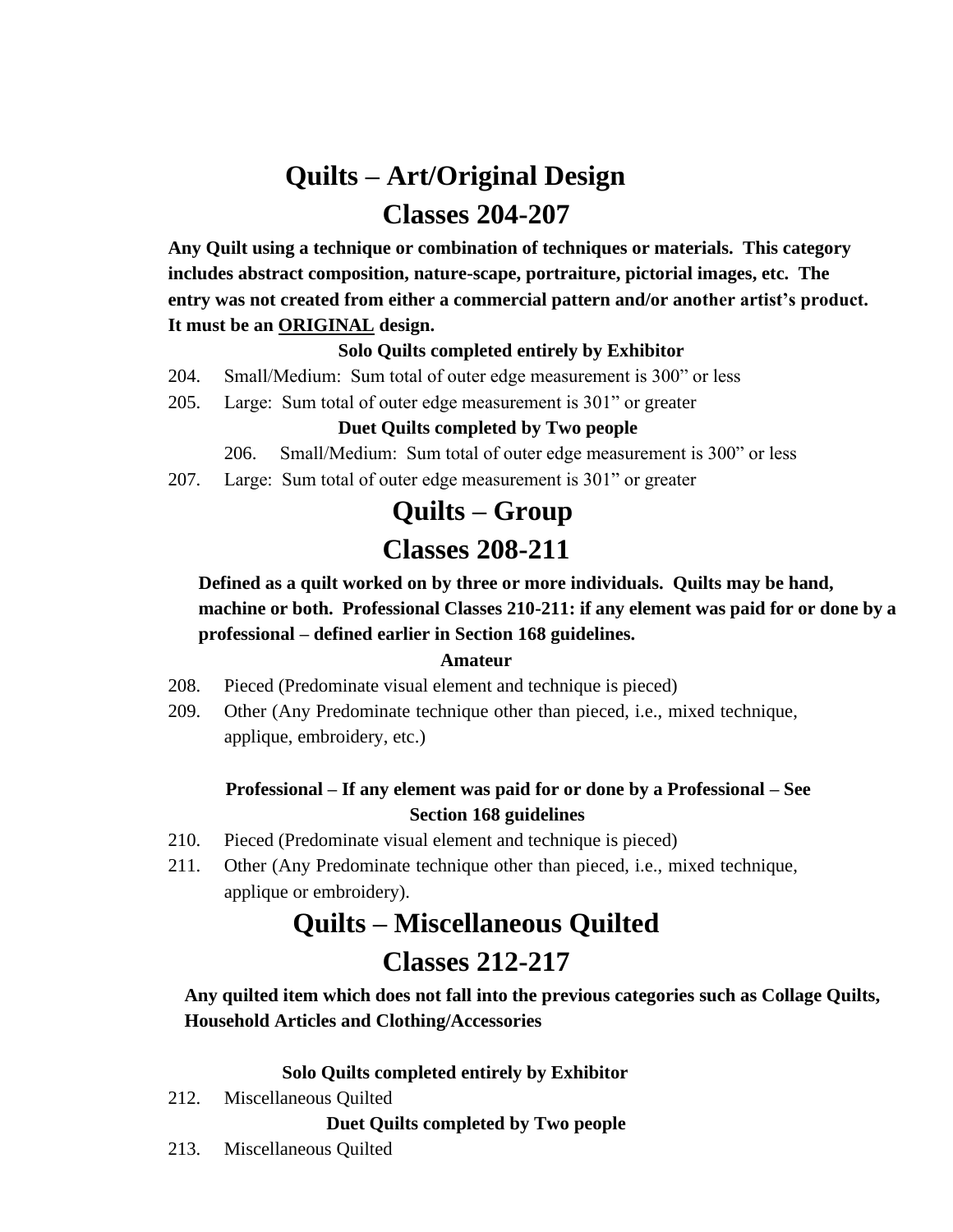# **Quilts - Other**

 **Any quilt which does not fall into the previous categories such as: Collage Quilts, Household Articles (placemats, Table Runners, Pillows…) and Clothing/Accessories (Purses, totes, jackets, vests, etc…)**

# **Classes 214-219**

- 214. Found and Finished: Quilts started by someone else
- 215. Cathedral, Yo-Yo, Puff, Rag, or Tied Need not be quilted
- 216. Crazy Quilt, Embroidered, or Cross Stitch
- 217. Memory Quilt or T-Shirt Quilt that does not meet the standard quilting definition
- 218. Whole Cloth or Panel Cloth with minimal piecing. (A whole cloth is made from a single piece of cloth rather than assembled patchwork or other construction methods. The Quilting by hand or machine provides the major design feature of the quilt.)
- 219. Miscellaneous any quilt that does not meet the standard quilting criteria or fit in Classes 214-218

#### **Rosette Categories**

| <b>Best Novice</b>                           | <b>Rosette</b> |
|----------------------------------------------|----------------|
| <b>Best Applique</b>                         | <b>Rosette</b> |
| <b>Best Mixed Technique</b>                  | <b>Rosette</b> |
| <b>Best Embroidery</b>                       | <b>Rosette</b> |
| <b>Best Hand Quilting</b>                    | <b>Rosette</b> |
| <b>Best Machine Quilting (Solo)</b>          | <b>Rosette</b> |
| <b>Best Pieced Quilting (Duet)</b>           | <b>Rosette</b> |
| <b>Best Artistic Design</b>                  | <b>Rosette</b> |
| <b>Best Use of Color</b>                     | <b>Rosette</b> |
| <b>Best Judge's Choice</b>                   | <b>Rosette</b> |
| <b>Best Miscellaneous Quilted/Other</b>      | <b>Rosette</b> |
| <b>Best Group (Not eligible for Free</b>     |                |
| <b>NMQA Membership</b> )                     | <b>Rosette</b> |
| <b>Best of Show (Chosen from Blue Ribbon</b> |                |
| <b>Winners</b> )                             | <b>Rosette</b> |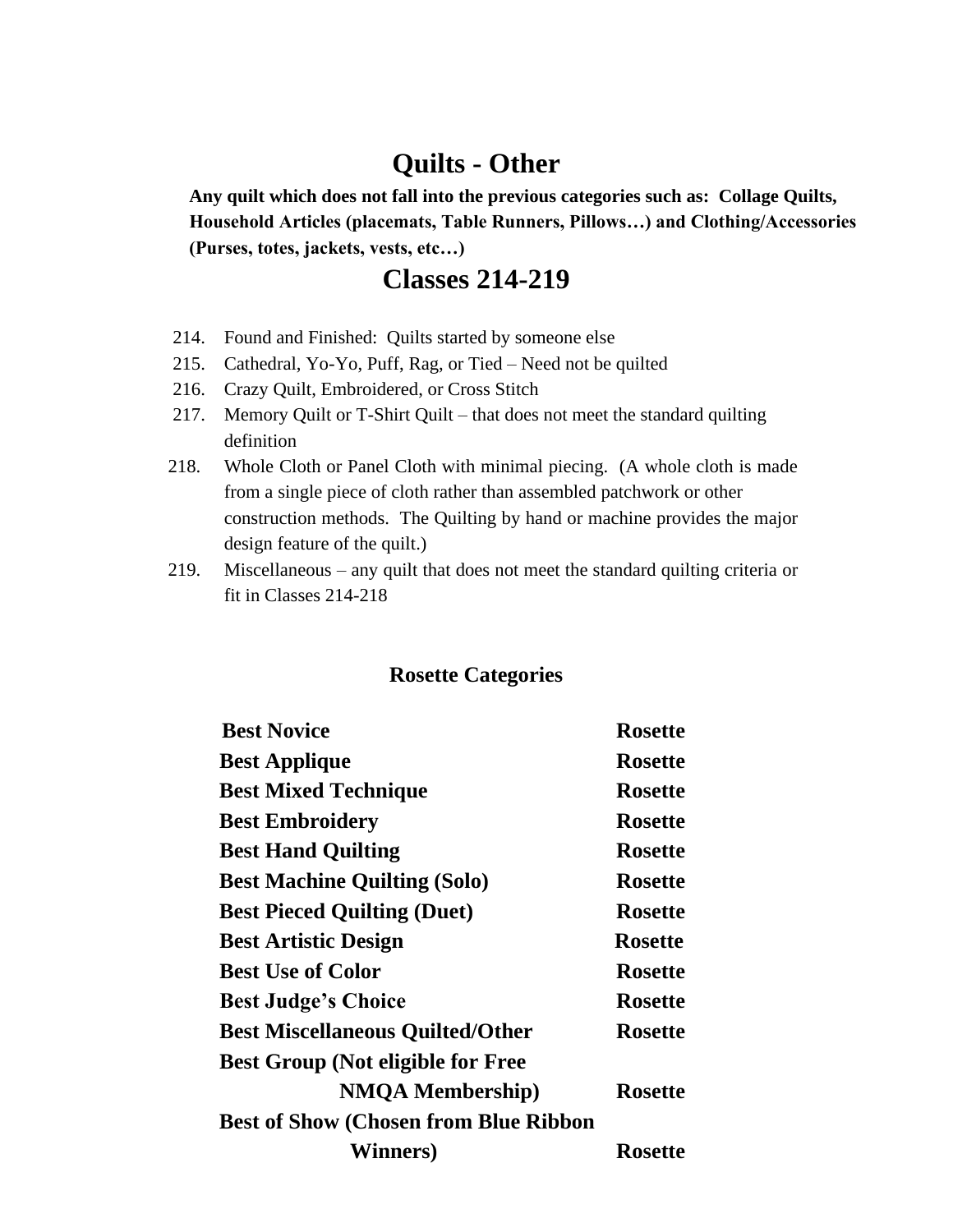# **Hand Knitting**

# **Section 169**

# **Classes 220-246**

**Afghan: Minimum 40" x 54" - Maximum 60" x 72" Excluding fringe**

#### **Ribbons only will be awarded in all classes unless otherwise stated and Best of Show in Hand Knit will receive a Rosette**

- 220. Adult Sleeveless Garment
- 221. Afghan and Lapghans, Block, Strips
- 222. Afghan and Lapghans, One piece
- 223. Bedspread
- 224. Cap or Hat
- 225. Coat or Jacket
- 226. Doily
- 227. Felted Article other than garment
- 228. Felted Garment
- 229. Gloves/Mittens
- 230. Hand Knit Any article
- 231. Household Articles
- 232. Knitted Toy
- 233. Knitted Doll Outfit
- 234. Garment, Other
- 235. Scarf/Cowl
- 236. Poncho, Cape, Stole or Shawl
- 237. Socks
- 238. Sweater, Cardigan (Adult)
- 239. Sweater, Cardigan (Infant to Size 12)
- 240. Sweater, Slipover (Adult)
- 241. Sweater, Slipover (Infant to Size 12)
- 242. Pants/Skirt (Adult)
- 243. Pants/Skirt (Infant to Size 12)
- 244. Purse or Tote Bag
- 245. Object d'art
- 246. Display but not Judged Professional

The Dropped Stitch Knitters Guild is interested in promoting the art of hand knitting. The Guild will give a one (1) year membership for the best of show chosen from all 1st place ribbon winners for hand knit.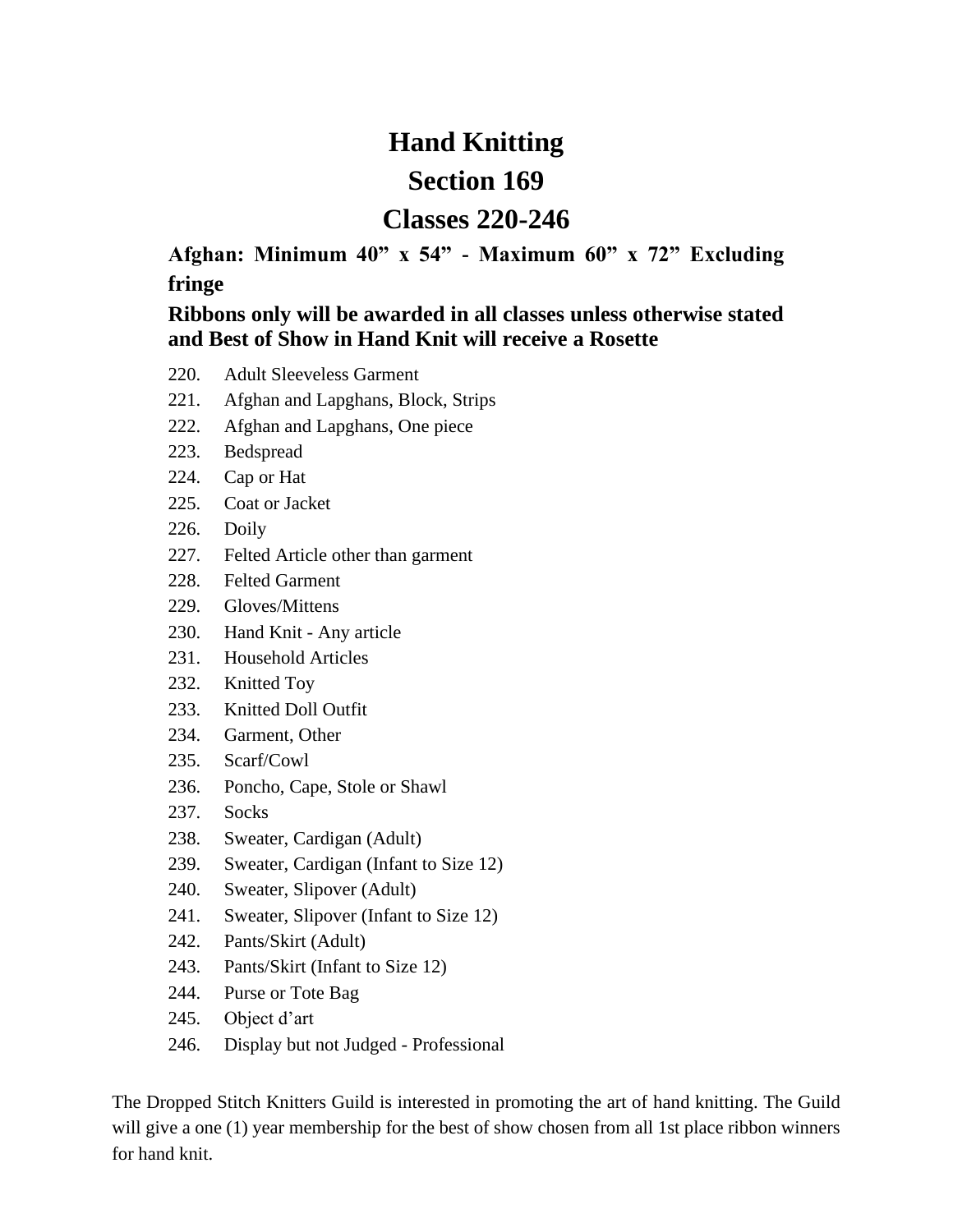# **Machine Knitting Section 170 Classes 247-260**

**Ribbons only will be awarded in all classes unless otherwise stated and Best of Show in Machine Knitting will receive a Rosette**

- 247. Adult Sleeveless Garment
- 248. Any other item not listed
- 249. Beginner, any item
- 250. Coat or Jacket
- 251. Ensembles (Suits, Sweater sets)
- 252. Large Flat Items (Afghans, Tablecloths)
- 253. Machine Knitting with other Fiber Arts
- 254. Pants/Skirts
- 255. Poncho, Cape, Stole or Shawl
- 256. Small items (Socks, Gloves, Hats)
- 257. Sweater, Cardigan (Adult)
- 258. Sweater, Cardigan (Child)
- 259. Sweater, Slipover, (Adult)
- 260. Sweater, Slipover, (Child)

### **Crochet**

### **Section 171**

### **Classes 261-306**

 **Afghan: Minimum 40" x 54" - Maximum 60" x 72" - Excluding Fringe**

#### **Ribbons only will be awarded in all classes unless otherwise stated and Best of Show in Afghan and Crochet will receive a Rosette**

- 261. Any other Afghan not listed
- 262. Any other Crocheted Lace Afghan
- 263. Bedspread Thread No maximum size
- 264. Bedspread Yarn No maximum size
- 265. Broomstick Lace Afghan
- 266. Double-Ended Crochet (Cro-Hook) Afghan
- 267. Embellished Afghan Embellishment: Embroidery, Ribbons, Beads, Buttons, or whatever contributes to the design
- 268. Hairpin Lace Afghan
- 269. Baby Afghans Any Design 40"x40" or smaller
- 270. Motif or Granny Square Afghan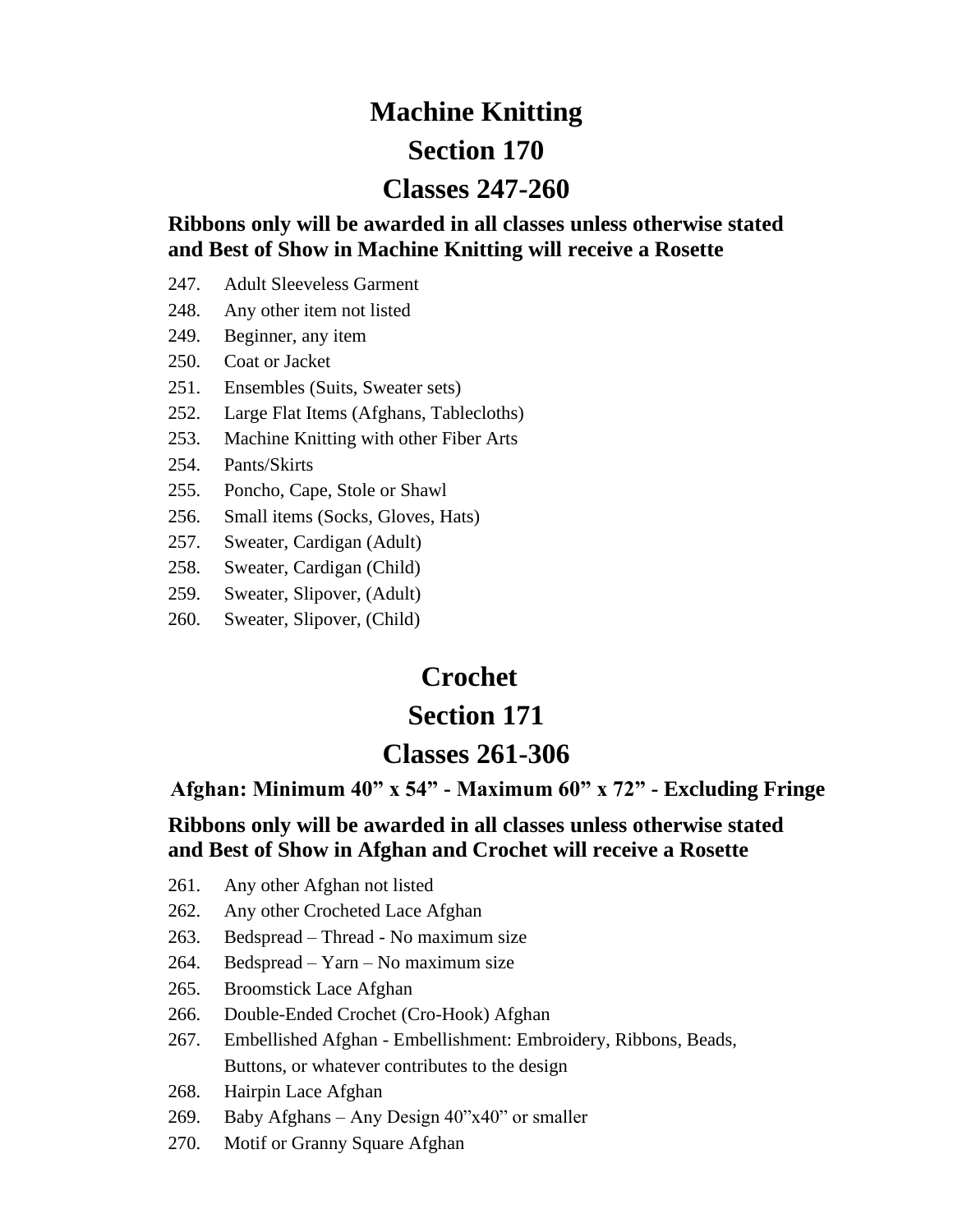- 271. One Piece Afghan
- 272. One Piece Afghan with highly textured stitches such as puffs, bobbles or fisherman style cables, etc.
- 273. Southwestern Afghan, with Southwestern Colors and Design
- 274. Strip, Panel or Mile-a-Minute Afghan
- 275. Tablecloth Thread 50"x50" minimum No maximum size
- 276. Tablecloth Yarn  $50"x50"$  minimum No maximum size
- 277. Tunisian or Afghan Stitch Afghan, No embroidery
- 278. Tunisian any article except Afghan
- 279. Any Article not listed
- 280. Any Commercial Item with Crocheted Trim
- 281. Any Other Clothing Item not listed
- 282. Any Other Household Item not listed
- 283. Crocheted Doll with or without crocheted clothes that fit this doll; need not be removable, Stuffing allowed
- 284. Crocheted Doll Clothes on a purchased or commercial doll, clothes need not be removable
- 285. Crocheted Jewelry Anything goes
- 286. Crocheted Ornament Any occasion
- 287. Doily 12" or more in diameter
- 288. Doily less than 12" diameter
- 289. Dresser Scarf or Table Runner, must be totally crocheted
- 290. Freeform Crochet, any item
- 291. Gloves or Mittens
- 292. Hat, Cap or Beret
- 293. Hot Dish Mat, Hot Pad, Trivet
- 294. Scarf or Cowl
- 295. Pot Holders or Dish Cloths Functional or Decorative
- 296. Purse, Tote Bag or Market Bag Non-crocheted linings and fastenings allowed
- 297. Embellished Crochet item (except Afghan)
- 298. Shawl, Stole, Wrap or Poncho Thread
- 299. Shawl, Stole, Wrap or Poncho Yarn
- 300. Slippers or Socks
- 301. Stuffed Animal, Toy or Amigurumi (not for infants) embellishments OK
- 302. Sweater, Jacket, Cardigan or Pullover Thread
- 303. Sweater, Jacket, Cardigan or Pullover Yarn
- 304. Wall Hanging Must be able to hang
- 305. Broomstick crochet article (except Afghan)
- 306. Displayed but not Judged Professional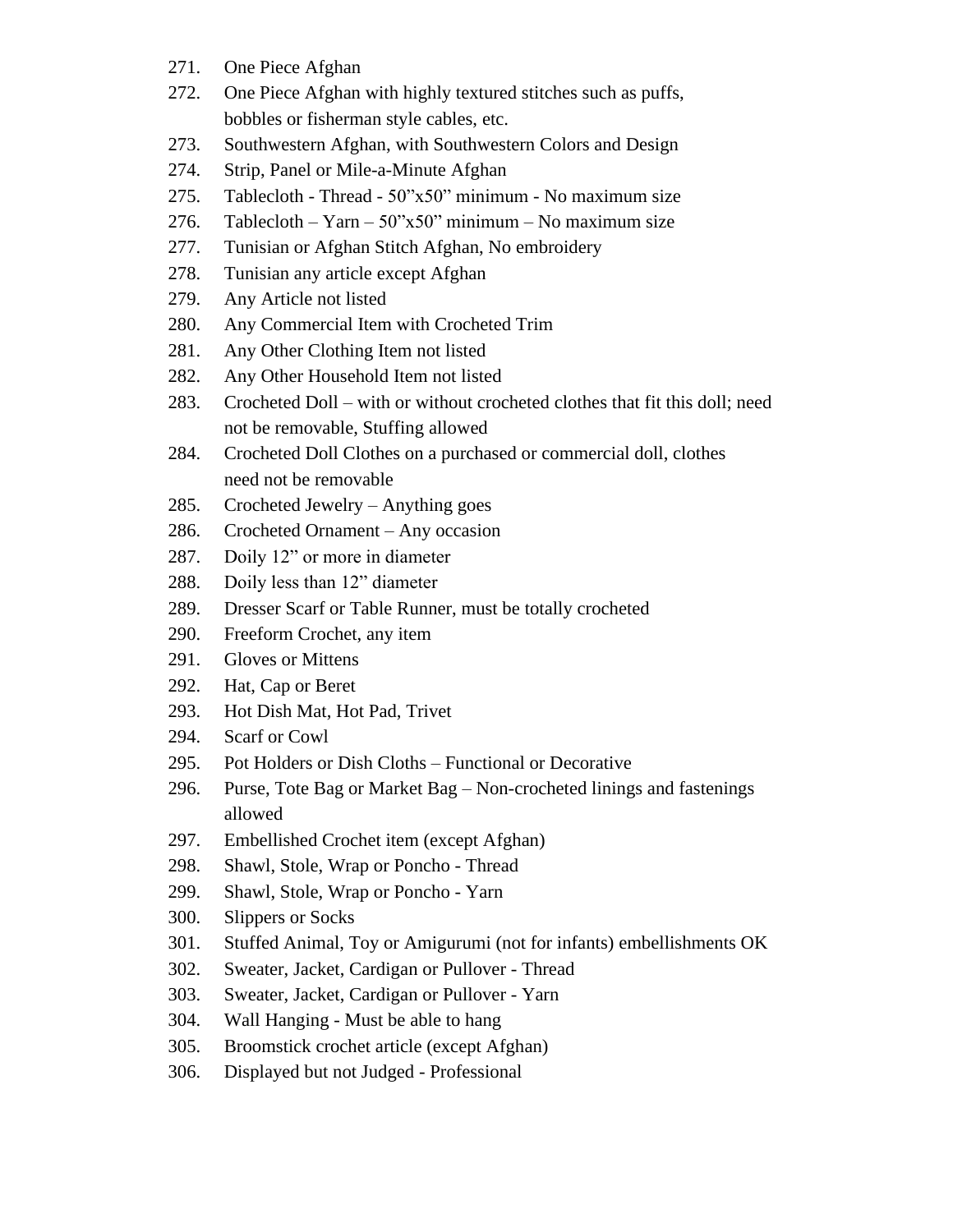**Judging of crochet entries is based on cleanliness and presentation, quality of craftsmanship, and adherence to the description in the category in which an item has been entered. Unless otherwise stated, noncrocheted embellishments, linings, etc. are not allowed. The decision of the judges is Final.** 



**Section 172 - Construction Section 173 - Style**

**Style Show Sewing Contest**

**ENTRY FEE: \$5.00**

**Entries**

 **Friday, August 26, 2022 - 9:00 AM - 5:00 PM**

**Saturday, August 27, 2022 - 9:00 AM - 5:00 PM**

# **Judging**

 **Construction (Closed): Tuesday, August 30, 2022 at 9:00 AM**

**Style (Open): Thursday, September 8, 2022 at 11:00 AM**

### **Show**

 **Style Show: Thursday, September 8, 2022 at 2:00 PM**

# **Construction Section 172**

**Bring your garment in before the Fair on August 26, 2022 and August 27, 2022 between 9:00 AM-5:00 PM. They will be judged for Construction on August 30, 2022. They will be exhibited during the first week of the Fair**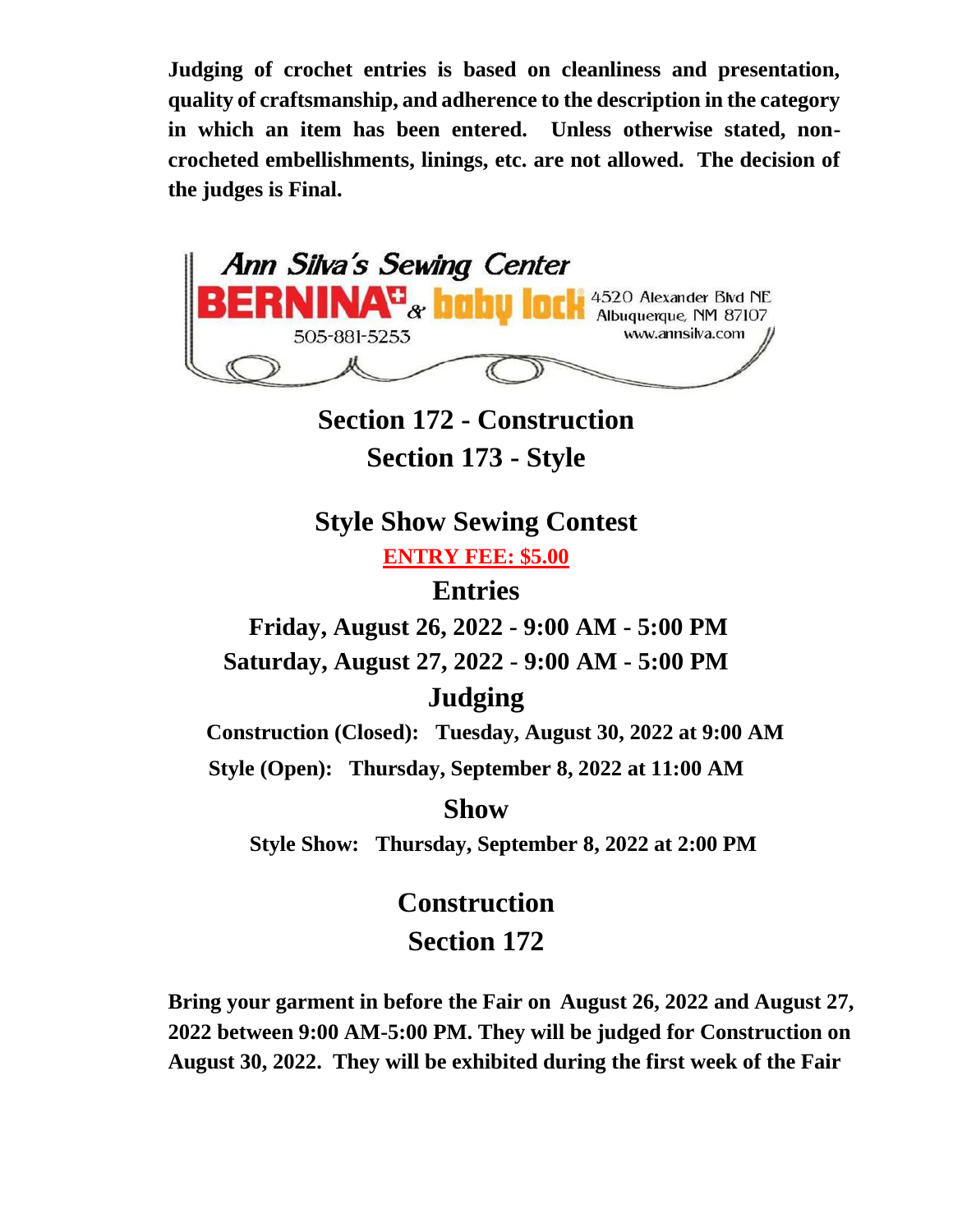# **Style**

# **Section 173**

**Notice - Pick up your garment on Thursday, September 9, 2021 to wear for the Style Judging. Be ready to have it on and to be judged by 11:00 AM. After judging for style, the show will start at 2:00 PM after a lunch break.**

# **Style Show Section 172-173 Combination of Style and Construction Special Rules**

- 1. Contestant may enter only one category. All garments exhibited must have been completed in the last year.
- 2. Model is permitted to model only one garment.
- 3. Contestants and models must be dressed and ready by 2:00 PM for Style Show. There is a dressing room available and Awards will be announced at the Style Show.
- 4. The Style judging and the Style Show will be open to the public. The Construction judging will be closed and held before the fair opens.
- 5. Garments may be taken by contestant after the fashion show if desired. Blue Ribbon winners will be retained and displayed until the last day of the Fair.
- 6. This Contest is open **only to New Mexico residents**. Write or call the New Mexico State Fair, P.O. Box 8546, Albuquerque, New Mexico, 87198 for information regarding entry forms, etc. (505) 222-9706.

# **Adult - Amateur Classes 1-4**

- 1. Children's Wear (size 12 years & under) sewn by an adult
- 2. Sports Wear/Casual Wear (dress or outfit suitable for play or casual occasions)
- 3. Best Wear (dress or outfit appropriate for church, banquet, or special occasions)
- 4. Outfit (any combination of 2 or 3 pieces)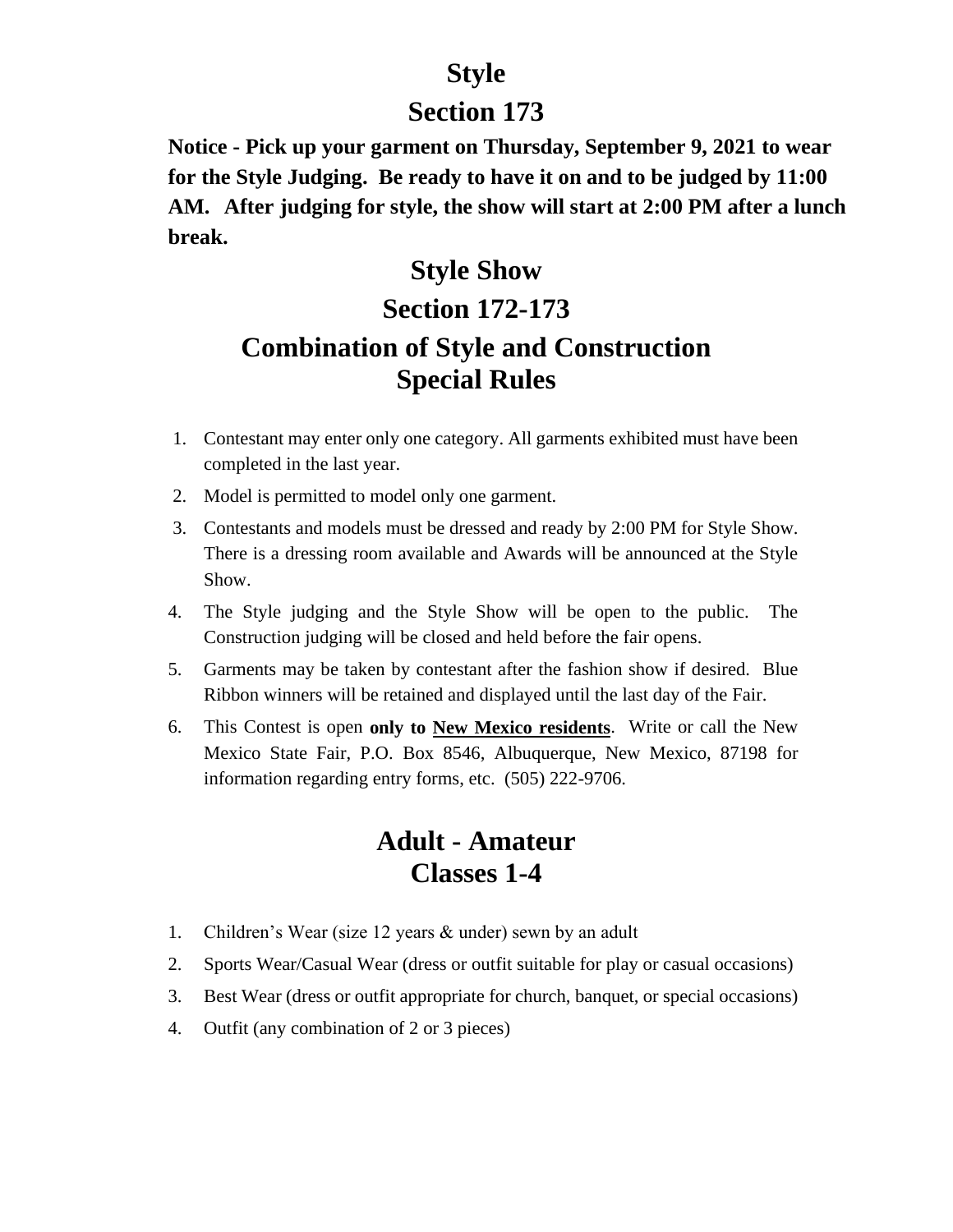### **Adult - Professional**

**(Anyone who has made money sewing or teaching in the past 7 yrs)**

### **Classes 5-6**

- 5. Professional Special Events
- 6. Professional Sports Wear/Casual

# **Juniors – Ages 12 years & Under Classes 7-10**

- 7. Sports Wear/Casual Wear (dress or outfit suitable for play or casual occasions)
- 8. Best Wear (dress or outfit appropriate for church, banquet, or special occasions)
- 9. Outfit (any combination of 2 or 3 pieces)
- 10. Doll Clothes bring doll to dress for the style show

# **Juniors – Ages 13 – 17 years Classes 11-14**

- 11. Sports Wear/Casual Wear (dress or outfit suitable for play or casual occasions)
- 12. Best Wear (dress or outfit appropriate for church, banquet, or special occasions)
- 13. Outfit (any combination of 2 or 3 pieces)
- 14. Doll Clothes bring doll to dress for the style show

# **Style Show Section 174**

#### **Classes 15-19**

#### **CLOTHES FOR MODELING ONLY - ALL AGES**

**These are garments that were awarded ribbons on previous judging but not entered for the Style Show. No other awards or prizes will be presented in this category. This is for the fun of modeling garments to show the audience what has been sewn and exhibited.**

- 15. Adult Garments Casual/Sports clothes and special occasions
- 16. Junior Garments All kinds Ages 13-17
- 17. Junior Garments All kinds Ages 12 & under
- 18. Weaving and Spinning Garments All ages
- 19. Any other kind of garments (crochet, knitting, etc.) All ages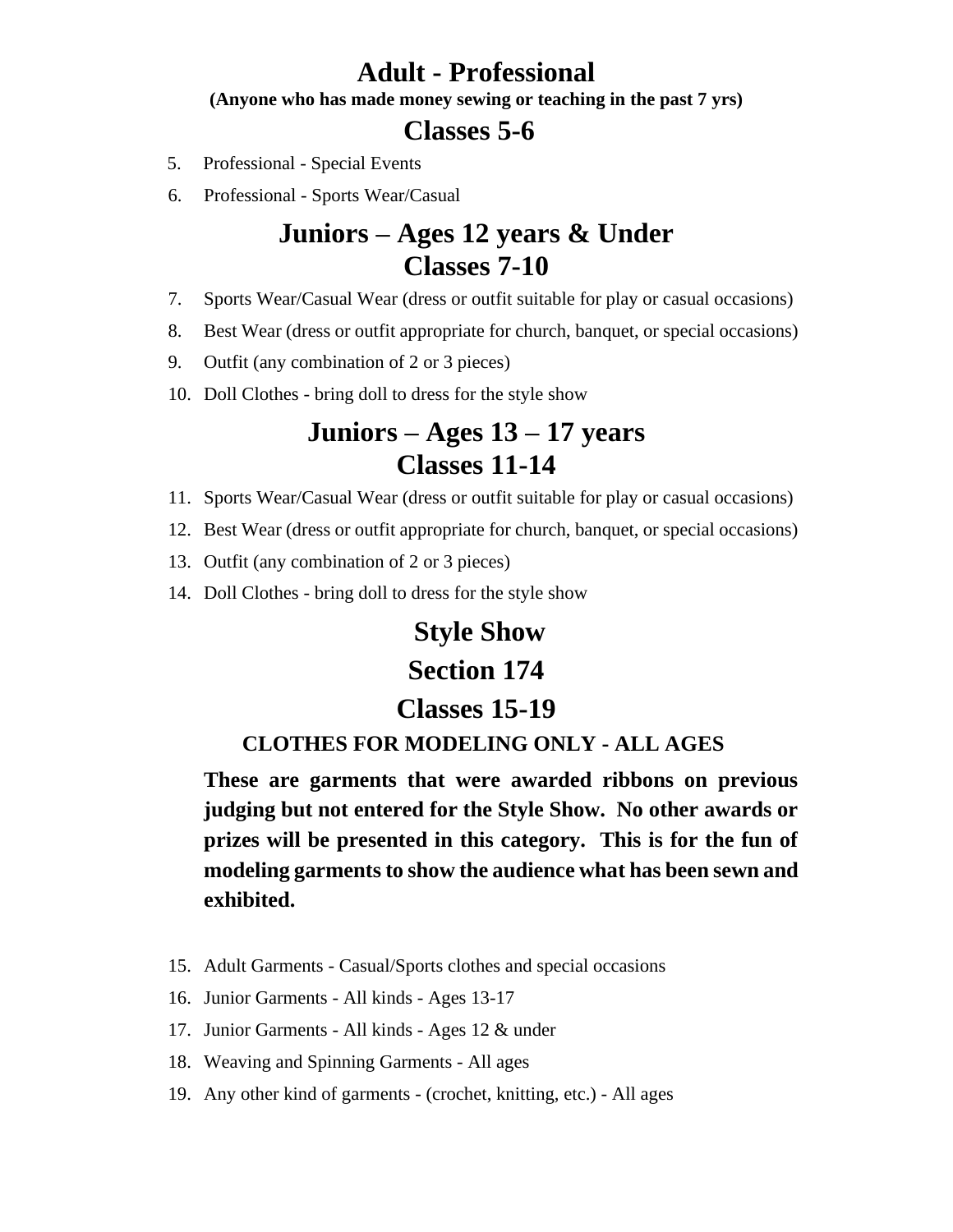# **Awards**

**Ribbons only will be awarded in all classes unless otherwise stated – Ann Silva's Sewing Center will present gift certificates to all Best of Show winners in Section 154 – 172 & 173.**

| <b>Rosette</b> |
|----------------|
| <b>Rosette</b> |
| <b>Rosette</b> |
| <b>Rosette</b> |
| <b>Rosette</b> |
| <b>Rosette</b> |
|                |

As a participant, volunteer, or attendee, you recognize that your participation, involvement and/or attendance at any Fair event or activity includes possible exposure to and illness from infectious diseases including but not limited to COVID-19. While particular rules and personal discipline may reduce this risk, the risk of serious illness and death does exist and that you knowingly and freely assume all such risks related to illness and infectious diseases, such as COVID-19, even if arising from the negligence or fault of the Released Parties.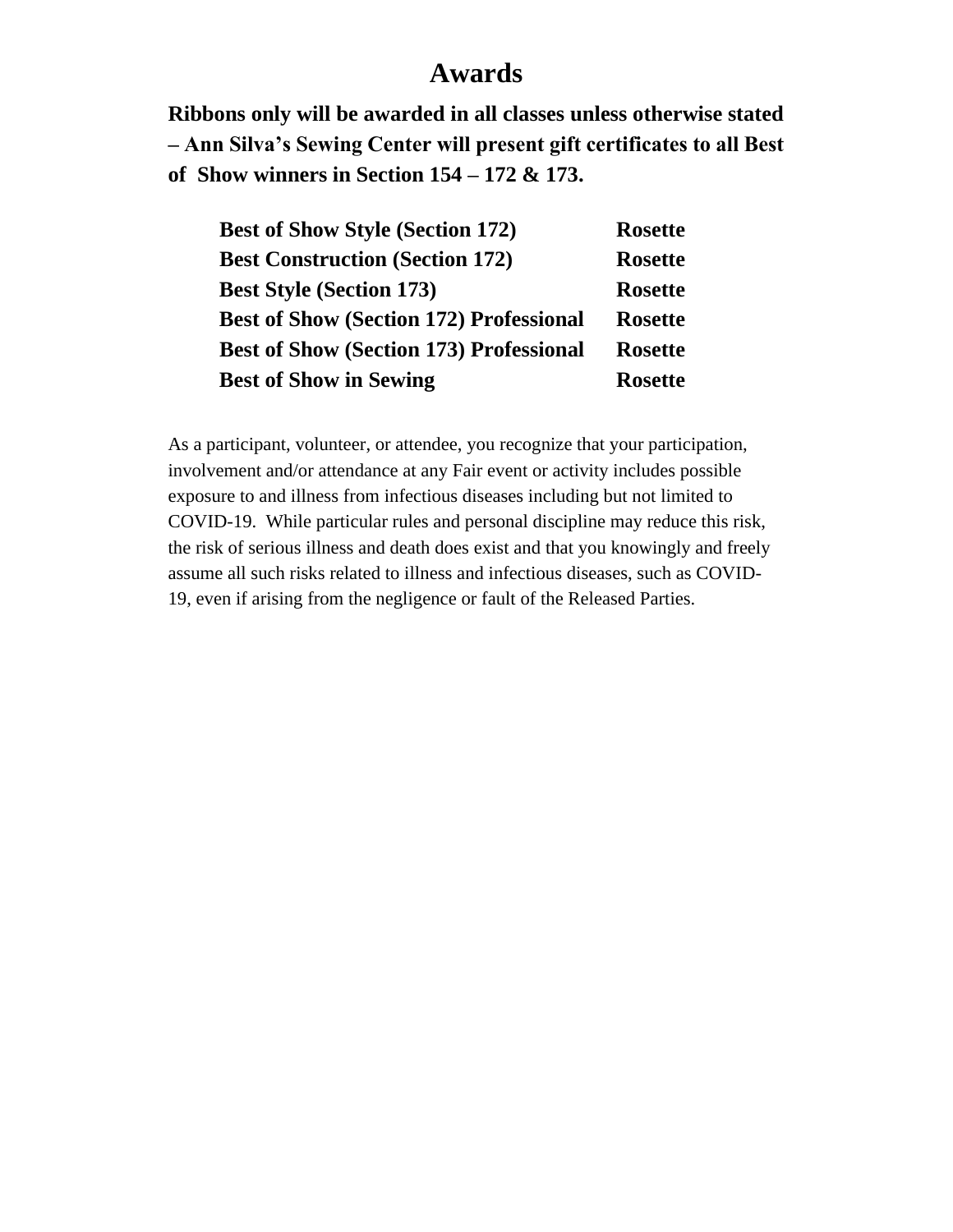

### **NEW MEXICO STATE FAIR HOME ARTS CENTER STATE FAIR STYLE SHOW/SEWING CONTEST**

**ENTRIES**

# **MONDAY, August 26, 2022 at 9:00 AM - 5:00 PM TUESDAY, August 27, 2022 at 9:00 AM - 5:00 PM Mailed entries should arrive no later than Friday, August 22, 2022**

**CONSTRUCTION JUDGING: August 30, 2022 STYLE JUDGING Thursday, September 8, 2022 - 11:00 AM STYLE SHOW: Thursday, September 8, 2022 - 2:00 PM**

### \*\*\*\*\***CONTESTANTS ARE PERMITTED TO ENTER ONLY ONE GARMENT**\*\*\*\*\*

NAME OF EXHIBITOR **\_\_\_\_\_\_\_\_\_\_\_\_\_\_\_\_\_\_\_\_\_\_\_\_\_\_\_\_\_\_\_\_\_\_\_\_\_\_\_**\_PHONE\_\_\_\_\_\_\_\_\_\_\_\_\_\_\_\_\_**\_\_\_\_\_\_\_\_\_\_\_**

NAME OF MODEL, IF OTHER THAN MAKER\_\_\_\_\_\_\_\_\_\_\_\_\_\_\_\_\_\_**\_\_\_\_\_\_\_\_\_\_\_\_\_\_\_\_\_\_\_\_\_\_\_\_\_\_\_\_\_\_\_\_\_\_\_\_\_**

# **CLASSES 1-14**

- 1. Adult Amateur Children's Wear (size 12 years & under sewn by an adult)
- \_\_\_\_\_\_ 2. Adult Amateur Sports Wear/Casual Wear (dress or outfit suitable for play or casual occasions)
- \_\_\_\_\_\_ 3. Adult Amateur Best Wear (dress or outfit appropriate for church, banquet, or special occasions)
- \_\_\_\_\_\_ 4. Adult Amateur Outfit (any combination of 2 or 3 pieces)
- \_\_\_\_\_\_ 5. Professional Special Events
- \_\_\_\_\_\_ 6. Professional Sports Wear/Casual
- \_\_\_\_\_\_ 7. Junior 12 Years & Under Sports Wear/Casual Wear (dress or outfit suitable for play or casual occasions
- \_\_\_\_\_\_ 8. Junior 12 Years & Under Best Wear (dress or outfit appropriate for church, banquet, or special occasions
- \_\_\_\_\_\_ 9. Junior 12 Years & Under Outfit (any combination of 2 or 3 pieces)
- \_\_\_\_\_\_10. Junior 12 Years & Under Doll Clothes
- \_\_\_\_\_\_11. Junior 13-17 Years Sports Wear/Casual Wear (dress or outfit suitable for play or casual occasions
	- \_\_\_\_\_\_12. Junior 13-17 Years Best Wear (dress or outfit appropriate for church, banquet, or special occasions
- \_\_\_\_\_\_13. Junior 13-17 Years Outfit (any combination of 2 or 3 pieces
- \_\_\_\_\_\_14. Junior 13-17 Years Doll Clothes